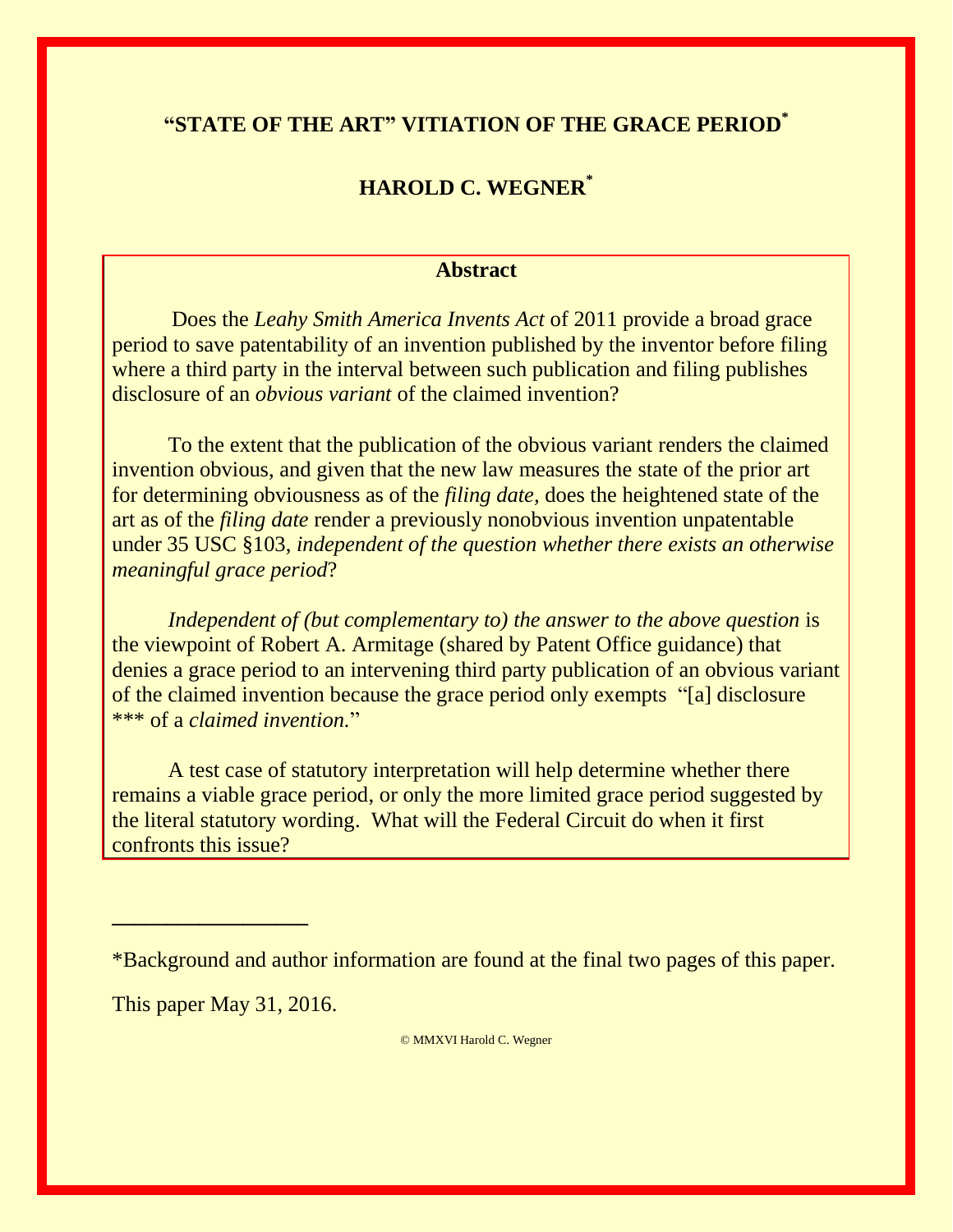# **TABLE OF CONTENTS**

| <b>I. OVERVIEW</b>                                                                                                                      | 3  |
|-----------------------------------------------------------------------------------------------------------------------------------------|----|
| II. STATE OF THE ART AS OF THE FILING DATE                                                                                              | 5  |
| A. Changes Made by the New Law<br><b>B.</b> Filing Date versus Invention Date<br>C. Two Different Reasons that Vitiate the Grace Period |    |
| <b>III. STATUTORY WORDING DOES NOT COVER</b><br><b>OBVIOUS VARIANTS</b>                                                                 | 8  |
| A. Armitage Theory Denying Grace Period for Obvious Variants<br>B. Legislative History, Silence on Capitol Hill                         |    |
| <b>GRACE PERIOD DOES NOT COVER "STATE OF THE ART"10</b><br>IV.                                                                          |    |
| V. MAINSTREAM INTERPRETATION OF THE NEW LAW                                                                                             | 11 |
| A. Professor Mueller's Interpretation of the Law<br>B. The Raciti & Bhattacharyya Warning                                               |    |
| VI. "PRIOR ART" VERSUS "LEVEL OF SKILL IN THE ART"                                                                                      | 13 |
| VII. THE VARIED MEANINGS OF "STATE OF THE ART"                                                                                          | 15 |
| <b>VIII.CONCLUSION</b>                                                                                                                  | 18 |
|                                                                                                                                         |    |
| <b>APPENDIX: THE GRACE PERIOD STATUTORY CHANGES</b>                                                                                     | 19 |
| <b>BACKGROUND INFORMATION</b>                                                                                                           | 22 |
| <b>ABOUT THE AUTHOR</b>                                                                                                                 | 23 |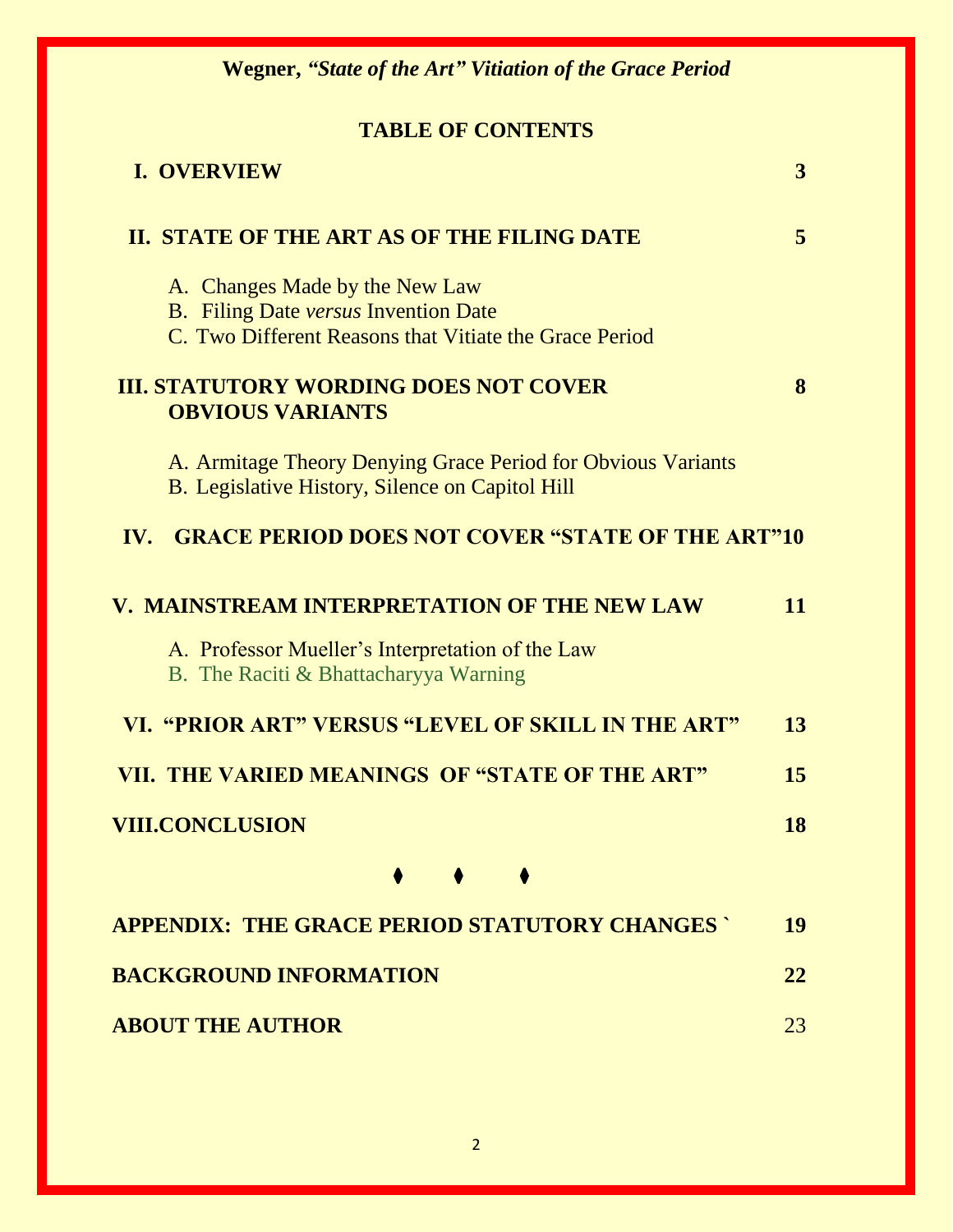#### **I. OVERVIEW**

During the five year gestation of the several bills that eventually formed the *Leahy Smith America Invents Act* enacted in 2011, there was a mythology that the "grace period" of the historic first inventor system was retained to permit *prospective* reliance on that system so that, e.g., universities could publish first and then file later (within the one year grace period). The mythology was shattered principally by Robert A. Armitage, perhaps the single most important draftsman of the series of bills that wound up as the new patent law. The gist of the argument to deny a broad grace period boiled down to the statutory wording that provided a grace period for the claimed invention, but not for trivial variations subsequently published by third parties.

Heated discussions took place in the year following enactment of the legislation; the discussions focused upon the specific wording of the definition of the grace period in Section 102. While the Patent Office fully signed on to the Armitage interpretation in their guidelines, the hope seemingly remained for a test case at the Federal Circuit that would somehow bypass the literal wording of the statute to reach the conclusion that the grace period had, after all, survived to continue living under the *Leahy Smith America Invents Act.* 

What the grace period proponents overlooked was the overall statutory scheme, particularly, Section 103, which defines the state of the art for determining nonobviousness as of the *filing date* which seemingly confirms the prior art status of third party publications in the interval between the inventor's first divulgation and his filing date.

Thus, a heretofore seemingly minor change in the definition of nonobviousness under 35 USC § 103 as part of the *Leahy Smith America Invents Act* has set the time frame for the obviousness-critical date to determine the "state" of the art" to the *actual,* effective filing date, downstream from earlier "grace period" publications and downstream from the resultant buzz within the scientific community to the point that an invention, nonobvious at the time it was made, is now clearly obvious when measured against the filing date-measured state of the art.

It is has heretofore been well known that there is a statutory one year grace period under the *Leahy Smith America Invents Act* that exempts prior art publications of the inventor and others following the inventor's first publication of the invention. It is also well known that under leadership of Robert A. Armitage –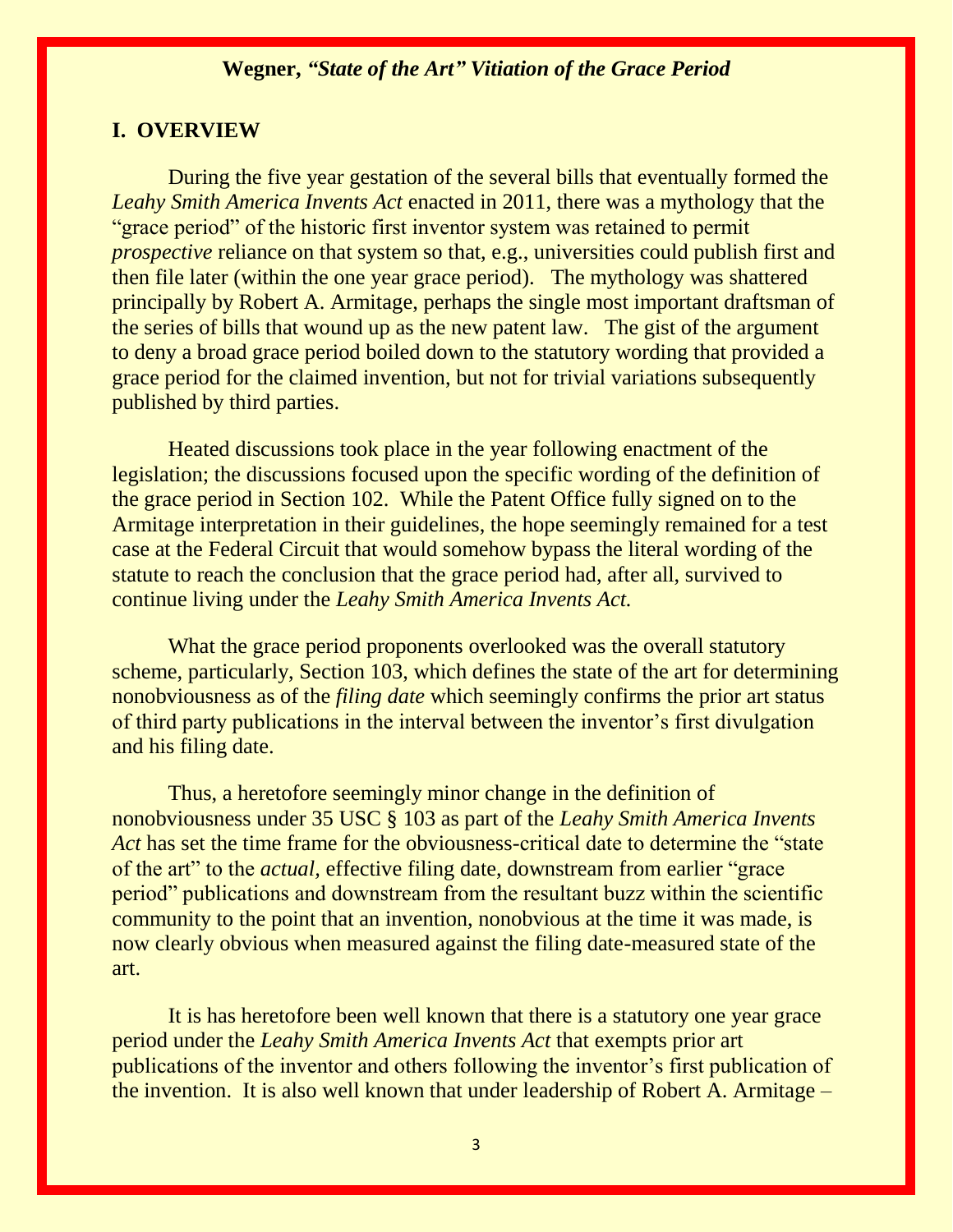and "codified" in Patent Office guidance – that a third party's publication of an *obvious variant* of the inventor's first publication is *not* excused under the grace period. This theory has yet to reach a test case at the Federal Circuit.

But, the date for setting the "state of the art" is a seemingly insoluble grace period problem for those relying upon the one year grace period: An inventor's publication of the invention (or the subsequent publication by anyone else relating to the invention or any further independent creation) may form a part of the "state of the art" when such activity is prior to the effective *filing date.* This may then bar a patent to an invention that, at the time of the invention, was clearly nonobvious but – due to the intervening activities– became obvious as of the filing date – the metric for determination of the state of the art for obviousness under 35 USC §103 of the *Leahy Smith America Invents Act.*

This paper focuses upon the fact that under the literal wording of the new law whenever there is a publication by the inventor of his new work *before* the filing date that publication becomes a part of the state of the art when measured as of the *filing date.* Since the wording of the statute measures obviousness keyed to a state of the art as of the *filing date* the question for a case of first impression is whether the heightened level of the state of the art, given the inventor's (or third party's) publication before the *filing date,* renders any previously nonobvious invention, all of a sudden obvious – and hence unpatentable.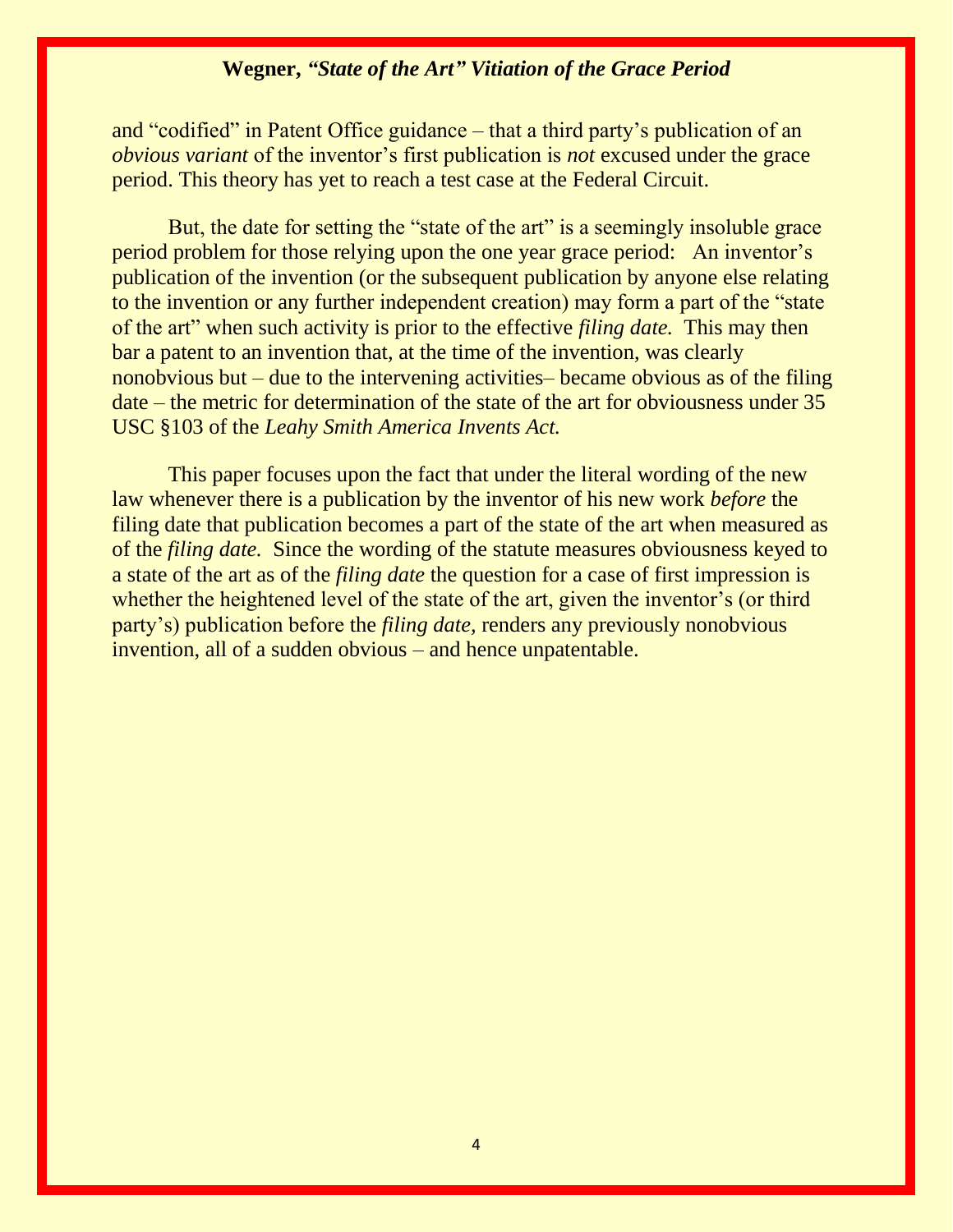### **II. STATE OF THE ART AS OF THE FILING DATE**

#### **A. Changes Made by the New Law**

A prime difference between the one year grace period under the 1952 Patent Act and the *Leahy Smith America Invents Act* is that the one year grace period in the 1952 law exempted all third party disclosures of the invention subsequent to the date of invention by the applicant *as part of the definition of prior art by excluding such third party disclosures*, whereas there is no general exclusion from the definition of prior art in the *Leahy Smith America Invents Act* but, instead, there is a separate grace period provision exempting only *certain* acts. Additionally, the wording of Section 103 of the *Leahy Smith America Invents Act* sets forth a definition for nonobviousness that is keyed to the "state of the art" as of the *filing date* and not the *invention date.* Both differences provide critical distinctions as to third party subject matter divulged during the one year grace period as to subject matter *different from* the claimed invention.

Under the 1952 Patent Act, otherwise prior art disclosures of third parties during the one year grace period were *excluded as prior art* under Section 102 and, as prior art for nonobviousness under Section 103 incorporates by reference the definition of prior art in Section 102, such otherwise prior art disclosures received a blanket prior art grace period exemption under Section 103.

#### **B. Filing Date** *versus* **Invention Date**

Under the 1952 Patent Act, third party prior art events within the one year grace period did not apply if they occurred after the applicant's *date of invention*: "A person shall be entitled to a patent unless — the invention was known or used by others in this country, or patented or described in a printed publication in this or a foreign country, *before the invention thereof by the applicant* for patent[.]" 35 USC §102(a)(1952 Patent Act)(emphasis added)

But, under the *Leahy Smith America Invents Act*, the parallel provision to Section 102(a) of the 1952 Patent Act makes *no* grace period exemption: "A person shall be entitled to a patent unless —the claimed invention was patented, described in a printed publication, or in public use, on sale, or otherwise available to the public before the effective filing date of the claimed invention[.]" 35 USC § 102(a)(1)(Leahy Smith America Invents Act).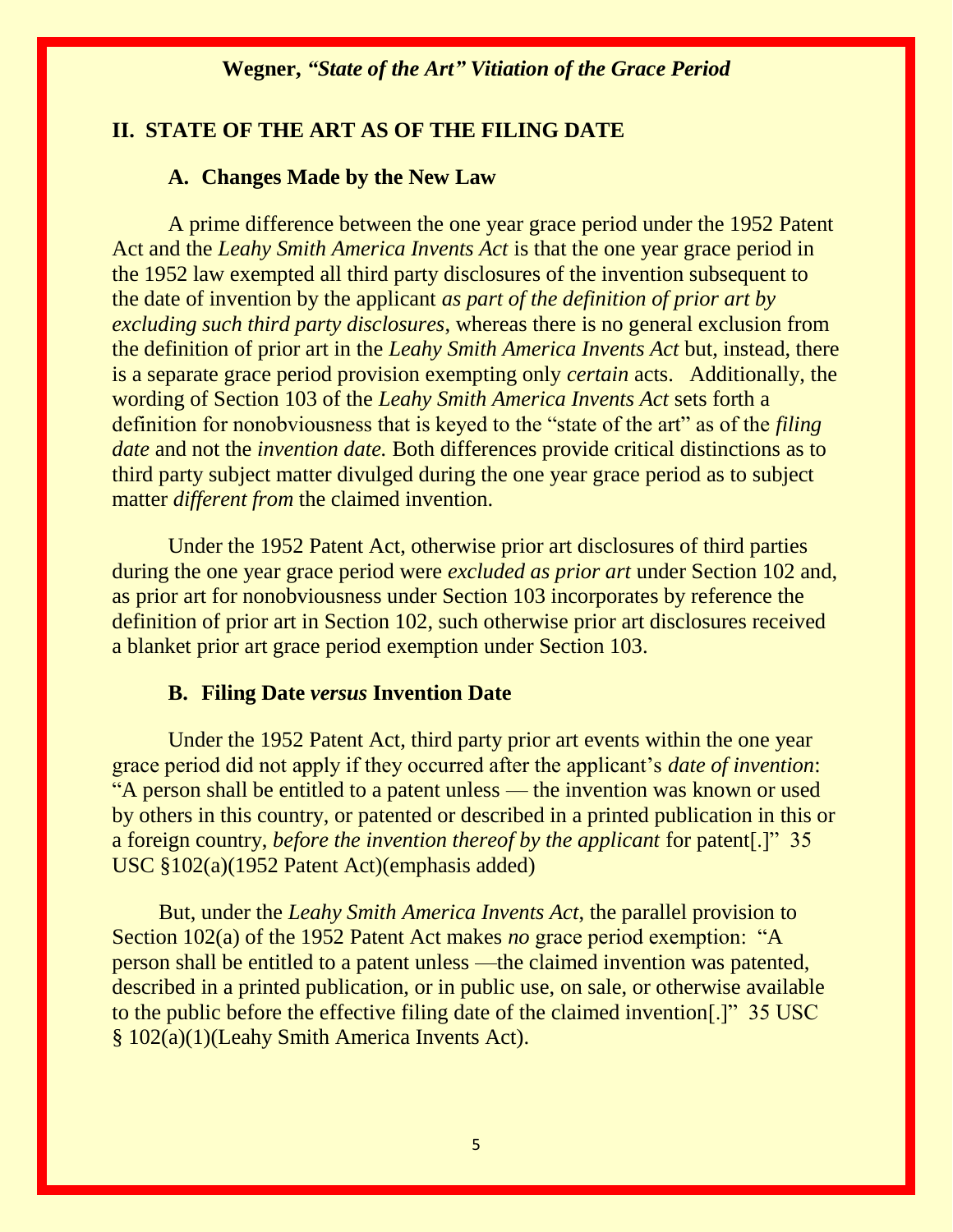The grace period in the *Leahy Smith America Invents Act* is found in 35 USC  $§ 102(b)(1)(B):$ 

"*A disclosure* made 1 year or less before the effective filing date *of a claimed invention* shall not be prior art to the claimed invention under [35 USC]  $§ 102](a)(1)$  if — the subject matter disclosed had, before such disclosure, been publicly disclosed by the inventor or a joint inventor or another who obtained the subject matter disclosed directly or indirectly from the inventor or a joint inventor." (emphasis added).

(A similar grace period exemption is provided in 35 USC § 102(b)(2) to exempt prior filed but later published disclosures in a third party's patent application.)

Thus, one may question based upon the statutory wording whether there is any room for a "grace period" for subject matter *different from* the claimed invention which, as part of the state of the art, renders the claimed invention *obvious.*

#### **C. Two Different Reasons that Vitiate the Grace Period**

Based upon the statutory wording of the *Leahy Smith America Invents Act*, there are two *independent* reasons to question whether the grace period applies to a third party disclosure of an *obvious variant* of the claimed invention between the inventor's first prior art divulgation and his filing date.

First, under the PTO guidance, the literal wording of the grace period statute only applies to a disclosure of the *same invention* and not an obvious variant. *See*  § III, *Grace Period does not Literally Apply to Obvious Variants.*

Second, there is no indication in the legislative history that the "state of the art" to measure obviousness under 35 USC § 103 has anything to do with the grace period, given the statutory statement that obviousness is measured by the state of the art as of "the effective filing date of the claimed invention*." See* § IV, *Grace Period does not Apply to the "State of the Art".*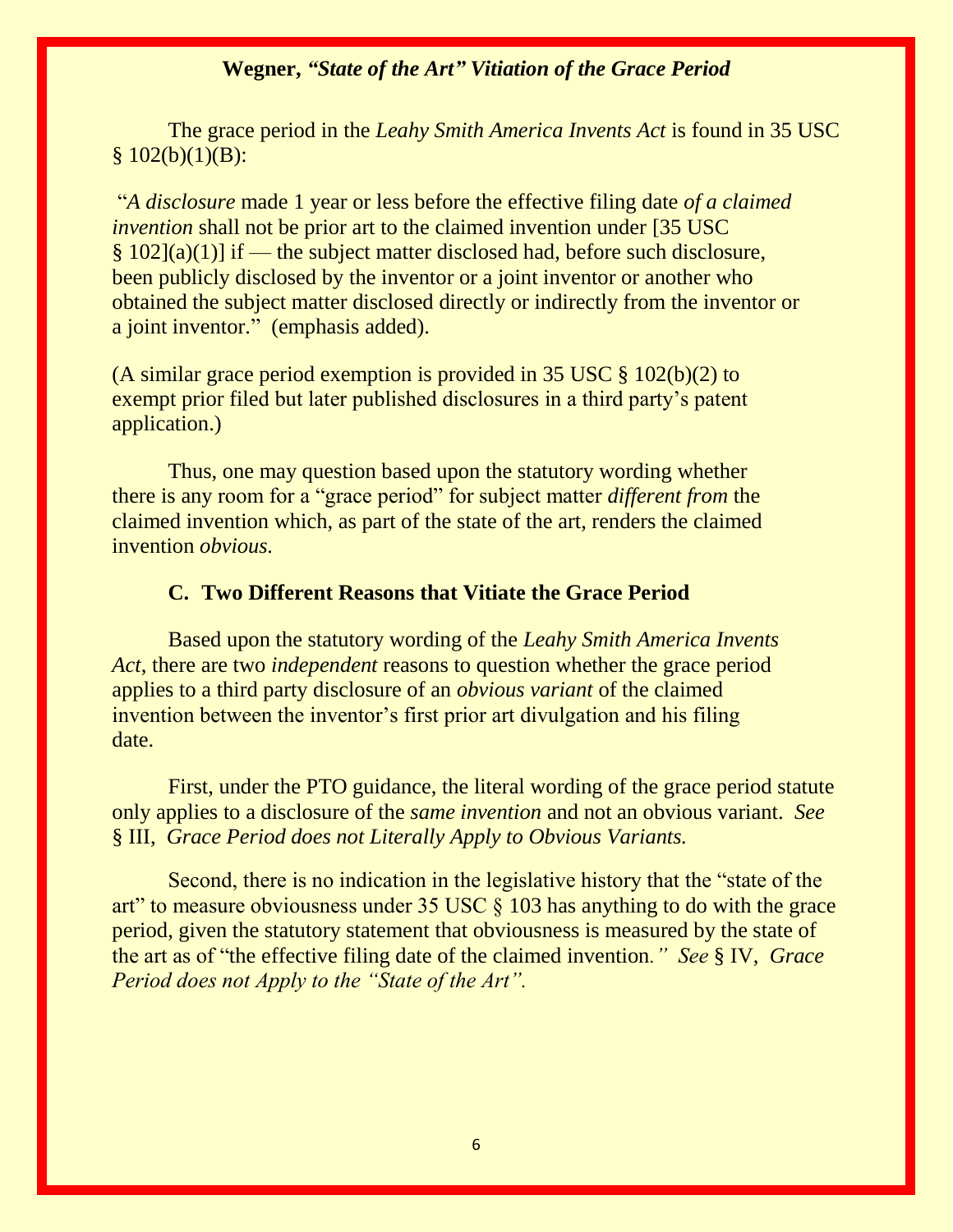A narrow interpretation of the grace period has been endorsed by the respected scholar, Professor Janice Mueller, in her treatise. § V-A, *Professor Mueller's Interpretation of the Law.*

To understand why the grace period should not be relied upon, consider the following situations:

In the first instance, the new grace period under its literal wording does *not*  exempt a third party publication of an *obvious variant* of the invention in the interval between the first dissemination of the information by the inventor and the inventor's filing of his patent application. *See* § II, *Grace Period does not Literally Apply to Obvious Variants.* 

Secondly, but perhaps even more important, the state of the art is measured as of the *filing date.* The "state of the art" determination is critical to determine whether an invention is obvious under 35 USC § 103, as opposed to old law where the state of the art was measured as of the *invention date. See* § III, *Grace Period does Not Apply to the "State of the Art"*:

Consider, for example, the situation where the inventor files his patent application *after* a scientific conference where he explains his invention. Under the law prior to 2011, the invention may well be nonobvious based upon the state of the art as of the date of *invention* (the standard under the old law)*.* After the scientific conference the knowledge of the state of the art may have increased dramatically because of the inventor's disclosure at the conference so that, *as of the subsequent filing date,* the state of the art now renders the invention obvious. *Id.* 

The scholarship of Professor Janice Mueller supports the view that the *date*  to measure state of the art may be critical to nonobviousness. *See* § V-A, *Professor Mueller's Interpretation of the New Law*.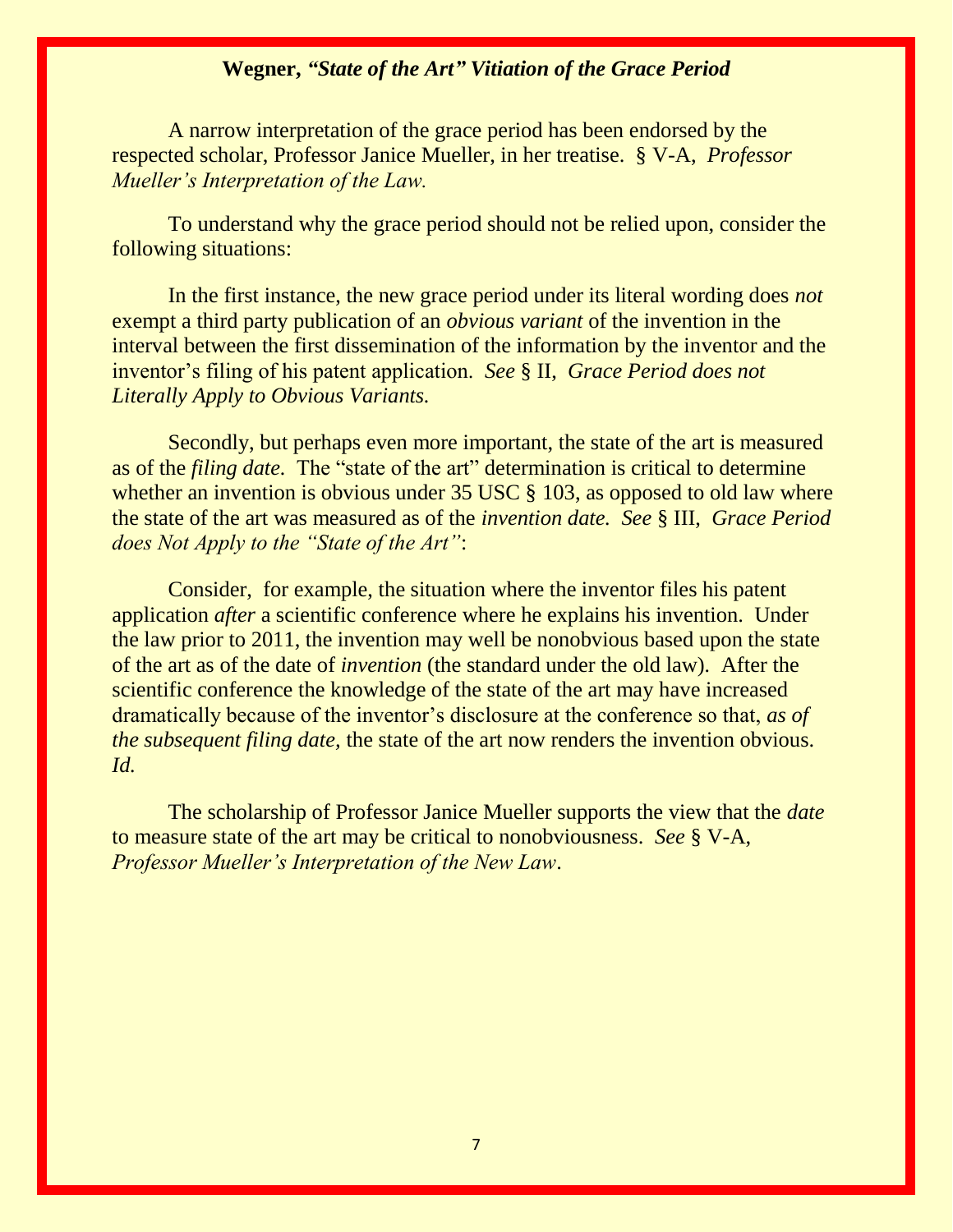#### **III. STATUTORY WORDING DOES NOT COVER OBVIOUS VARIANTS**

It is, of course, a given that under the *Leahy Smith America Invents Act* that the *identical* disclosure of the *same invention* before the applicant's filing date by the inventor or a third party subsequent to the inventor's publication may be excused as prior art under the limited grace period .

#### **A. Armitage Theory Denying Grace Period for Obvious Variants**

The literal wording of the grace period statute exempts from the prior art the disclosure of the "claimed invention" and does not extend to *different* subject matter:

"A *disclosure* \*\*\* *of a claimed invention* shall not be prior art to the claimed invention [as having been patented, described in a printed publication, or in public use, on sale, or otherwise available to the public before the effective filing date of the claimed invention] if \*\*\* the *subject matter disclosed* had, before such disclosure, been publicly disclosed by \*\*\* another who obtained the subject matter disclosed \*\*\* from the inventor \*\*\*."

35 USC § 102(b)(1)(B)(integrating in brackets text from 35 USC § 102(a)(1)) (emphasis added).

Robert A. Armitage, undoubtedly the single most important person involved throughout the patent reform process, particularly when measured over the past generation, has provided a detailed argument supporting the narrow scope of the grace period. *Eli Lilly and Company [ ] Supplemental Comments to the United States Patent and Trademark Office [ ] Notice of Proposed Examination Guidelines Entitled: Examination Guidelines for Implementing the First-Inventorto-File Provisions of the Leahy-Smith America Invents Act*, a supplemental submission to the *Request for Comments on the Examination Guidelines for Implementing the First-Inventor-to-File Provisions of the Leahy-Smith America Invents Act*, 77 Fed. Reg. 43759-43773 (July 26, 2012), on behalf of Eli Lilly and Company by its Senior Vice President and General Counsel, Robert A. Armitage, to the Honorable David J. Kappos, Under Secretary of Commerce for Intellectual Property and Director of the United States Patent and Trademark Office, October 22, 2012.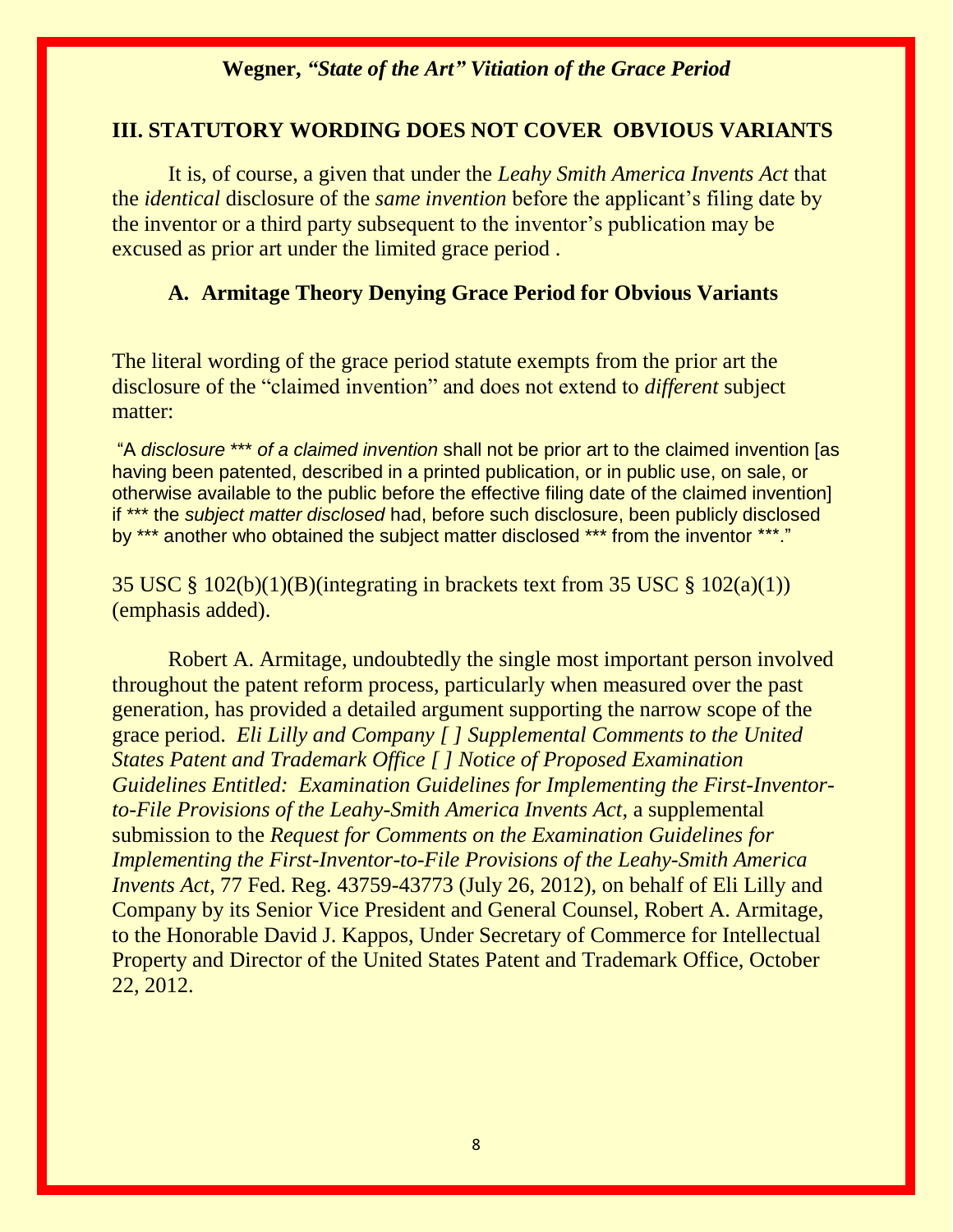For anyone thinking of reliance upon the hope of a test case to overthrow the Patent Office interpretation, the Armitage submission should be a "must read", a sobering reality check that a test case ruling against his position and that of the literal wording of the statute is far, far from a slam dunk proposition. *Id.*

#### **B. Legislative History, Silence on Capitol Hill**

Quite logically, one may ask: What does the legislative history say about the "state of the art" being dated as of the filing date instead of the invention date? In terms of relevance to the current issue, there is little if anything said of relevance.

Undoubtedly the single most comprehensive, contemporaneous record of the Congressional activities leading up to the *Leahy Smith America Invents Act* is the material of Joseph Matal, at the time an important Senate staff member who currently serves as Associate Solicitor of the U.S. Patent and Trademark Office. His contemporary recollections of the years leading up to the enactment of the *Leahy Smith America Invents Act* are collected in a two part article. Joe Matal, *A Guide to the Legislative History of the America Invents Act: Part I of II,*  21 Federal Circuit B. J. 435 (2012); *id, Part II of II,* 21 Federal Circuit B. J. 539 (2012).

The Matal documentation shows no recorded thought in either the House or the Senate as to the language chosen to implement the changes to Section 103 relevant to this section. The Matal analysis begins with a single sentence that is relevant: "The AIA amends  $\S$  103 so that a claimed invention's obviousness is measured against the prior art that existed at the time of the invention's effectivefiling date, rather than at the time the inventor made it." Matal first reports in in a section, . Joe Matal, *A Guide to the Legislative History of the America Invents Act: Part I of II,* 21 Federal Circuit B. J. 435, 490 (2012)(citing. *Leahy Smith America Invents Act, Pub. L. No.* 112-129, sec. 3(c), § 103, 125 Stat. 284, 287 (2011)). Insofar as the substance of the changes to Section 103 relevant to this discussion, all that Matal reports as to legislative materials is the following: "The AIA Committee Report's section-by-section analysis simply noted that '§ 103 is amended consistent with moving to a first to file system. \*\*\*'" *Id.* at 491 (footnote omitted).

9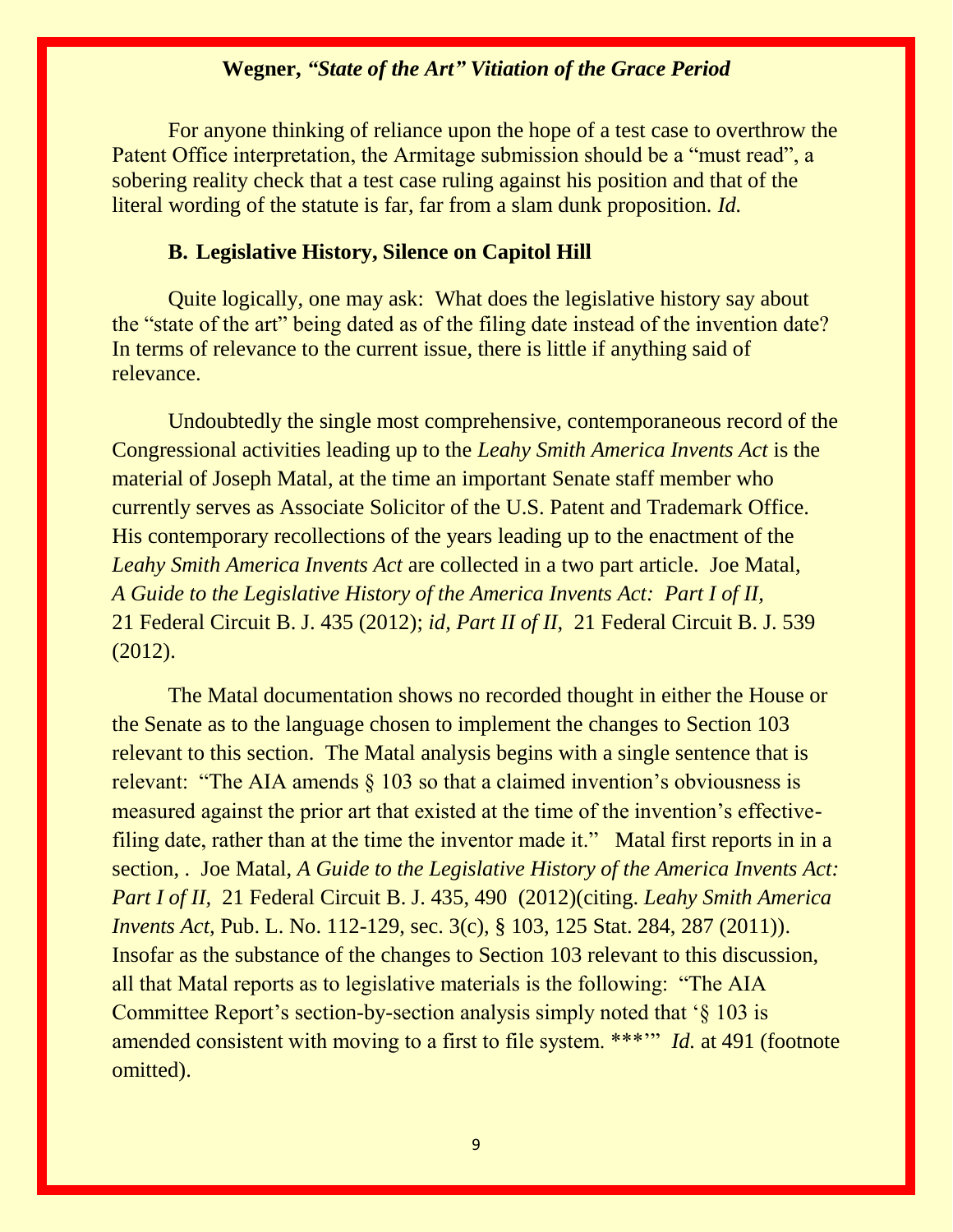### **IV**. **GRACE PERIOD DOES NOT COVER "STATE OF THE ART"**

The grace period under the *Leahy Smith America Invents Act* does *not* apply to the period between the inventor's first disclosure and the effective filing date of the application. Thus, for example, if the inventor makes the invention on Year (1), and publishes his invention at Year (2) and then under the one year grace period files his patent application at Year (3), obviousness is judged based upon the state of the art at Year (3), and neither the date of the invention at Year (1) nor the first publication of the invention at Year (2). The state of the art may have vastly changed at the filing date in Year (3) vis a vis either of the earlier dates of invention in Year (1) or the date of the grace period-exempt publication in Year (2). Indeed, given the publication of the invention in Year (2), it would be most suprising if the result is anything other than an enhanced knowledge of the state of the art which could render a once nonobvious invention obvious because of the higher level of knowledge of the state of the art.

Thus, as time passes, the state of the art may evolve to the point that later disclosures make an invention obvious which, prior to such later disclosures, would have been nonobvious. The date to determine the state of the art under the *Leahy Smith America Invents Act* has been move forward to the later *effective filing date* as opposed to the 1952 Patent Act which measures the state of the art as from the often much earlier date of invention. Thus, under the *new* standard of the *Leahy Smith America Invents Act* for determining nonobviousness of a claimed invention, the legal test under  $35 \text{ USC} \text{ }$  (103 is whether –

"the differences between the claimed invention and the prior art are such that the claimed invention as a whole would have been obvious *before the effective filing date of the claimed invention* to a person having ordinary skill in the art to which the claimed invention pertains."

This replaces the original statutory test for nonobviousness introduced in the 1952 Patent Act which, under its most recent statement before the new law, was found in 35 USC  $\S$  103(a) that asks whether –

"the differences between the subject matter sought to be patented and the prior art are such that the subject matter as a whole would have been obvious *at the time the invention was made* to a person having ordinary skill in the art to which said subject matter pertains."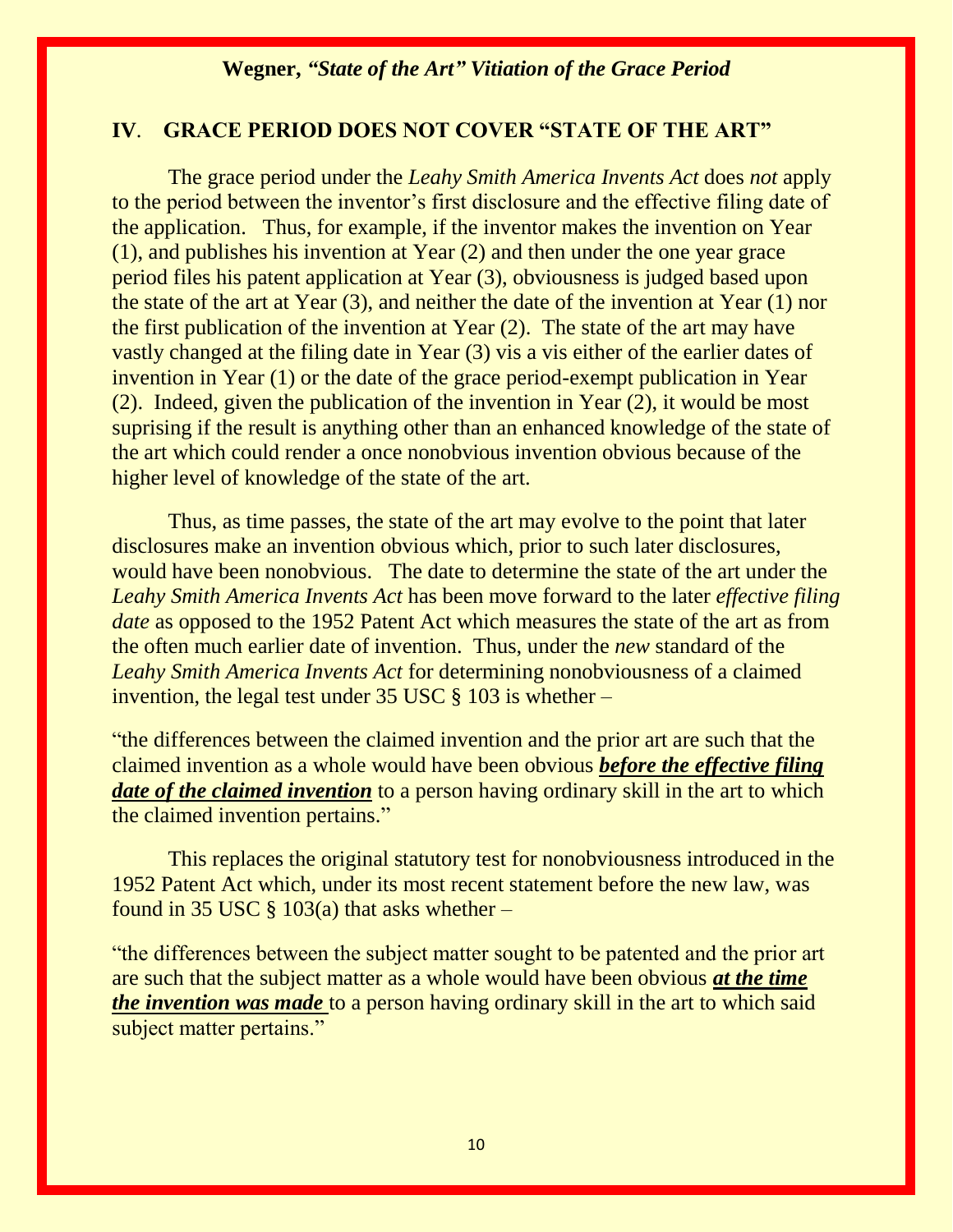Under the new wording of Section 103, one may question whether there is any possibility or room for a grace period for such *different* subject matter, given that the state of the prior art is measured today as of the *filing date* and not the date of the applicant's *invention*: Thus, is there any "grace period" that remains under the *Leahy Smith America Invents Act* as to the body of prior art literature available before the filing date which cumulatively establishes the "state of the art" for determining nonobviousness under 35 USC § 103?

#### **V. MAINSTREAM INTERPRETATION OF THE NEW LAW**

#### **A. Professor Mueller's Interpretation of the Law**

Professor Janice Mueller points out the traditional view that "[c]ourts should interpret the meaning of terms in patent claims as those terms would have been understood by a hypothetical person of ordinary skill in the art as of the effective filing date of the patent in question." Janice M. Mueller, MUELLER ON PATENT LAW, Vol. 2, § 15.04[I] (Wolters Kluwer 2016)(footnote omitted). In her footnote, the issue under the new law is stated:

"The watershed *en banc Phillips* decision \*\*\* held that the temporal perspective for assessing the words in a patent claim is their ordinary and customary meaning to a person having ordinary skill in the art in question "at the time of the invention, i.e., as of the effective filing date of the patent application." *Phillips v. AWH Corp.,* 415 F.3d 1303, 1313 (Fed. Cir. 2005) (*en banc*).

"This pre-America Invents Act of 2011 (AIA) statement apparently referred to the concept of a *prima facie* invention date based on construing the patent application's filing date as the invention's constructive reduction to practice date. [citation omitted]. The *Phillips en banc* decision did not explain the correct time frame for claim interpretation when the inventor could backdate her invention date from the filing date to her earlier conception date or actual reduction to practice date (assuming that the difference in dates would be material to the meaning of disputed claim terms).

"For post-AIA applications, the concept of "invention date" is largely irrelevant, so the application's 'effective filing date' controls."

#### *Id.* § 15.04[I] n.170.1.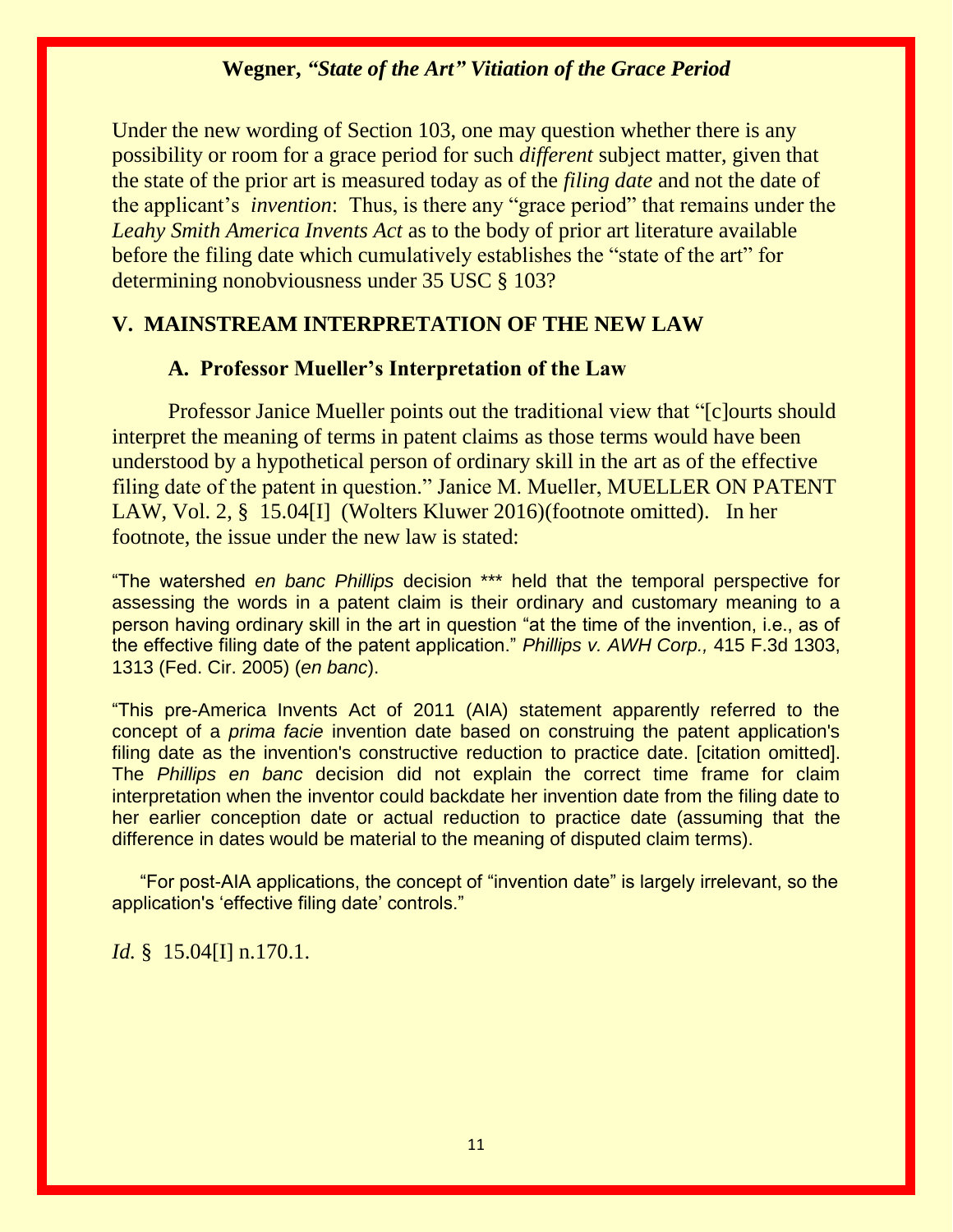#### **B. The Raciti & Bhattacharyya Warning**

The stark reality of the weakness of the grace period is explained by Raciti & Bhattacharyya:

"[T]he grace period afforded against third party disclosures, dubbed as the 'grace period non-inventor disclosure' exception, [ ] has the patent community talking. Under AIA  $\S$  102(b)(1)(B), if an inventor publicly discloses his or her invention prior to filing, then any third party disclosure made in the interim shall not be considered prior art to defeat patentability of the claimed invention. This provision has been touted by many as granting an inventor the ability to 'antedate' prior art events dated less than a year before the inventor's effective filing date by demonstrating that the inventor had previously publicly disclosed the subject matter of the invention. The article 'Monumental changes to U.S. patent law,' published in the August 2012 issue of the CIPA Journal, has similarly expressed that by extending the grace period to third party disclosures, the AIA better protects those inventors who choose to publish before filing, and that the AIA 'favours granting patents to inventors who take affirmative steps to make an invention public before filing, so that the public can promptly benefit from the disclosure.'

"At first blush, the  $\S$  102(b)(1)(B) exception appears to be effectively creating a 'first-inventor-to-publish' system that prevents third parties from prevailing over inventors who choose to publicly disclose their invention before filing a patent application. However, the USPTO's Proposed Rules for the 'First-to-File' system, published in the July 26, 2012, issue of the Federal Register, has clarified that most disclosures by third parties will continue to be treated as prior art even when a third party disclosure is preceded by an inventor's own public disclosure. According to the USPTO's Proposed Rules, the  $\S$  102(b)(1)(B) exception can only be invoked if the subject matter in the third party disclosure is substantially identical to the subject matter previously disclosed by the inventor. The Proposed Rules specify that even if the only differences between the inventor's disclosure and the third party disclosure 'are mere insubstantial changes, or only trivial or obvious variations,' the exception under  $$102(b)(1)(B)$  does not apply. The phrase 'trivial or obvious variations' is not defined in the Proposed Rules and these are not established terms of art in the U.S. patent law. Therefore, it will be interesting to see how this is interpreted in the forthcoming USPTO regulations or case law. As it stands, the one-year grace period is likely to apply only to an inventor's own public disclosure and duplicative disclosure of the same invention by a third party.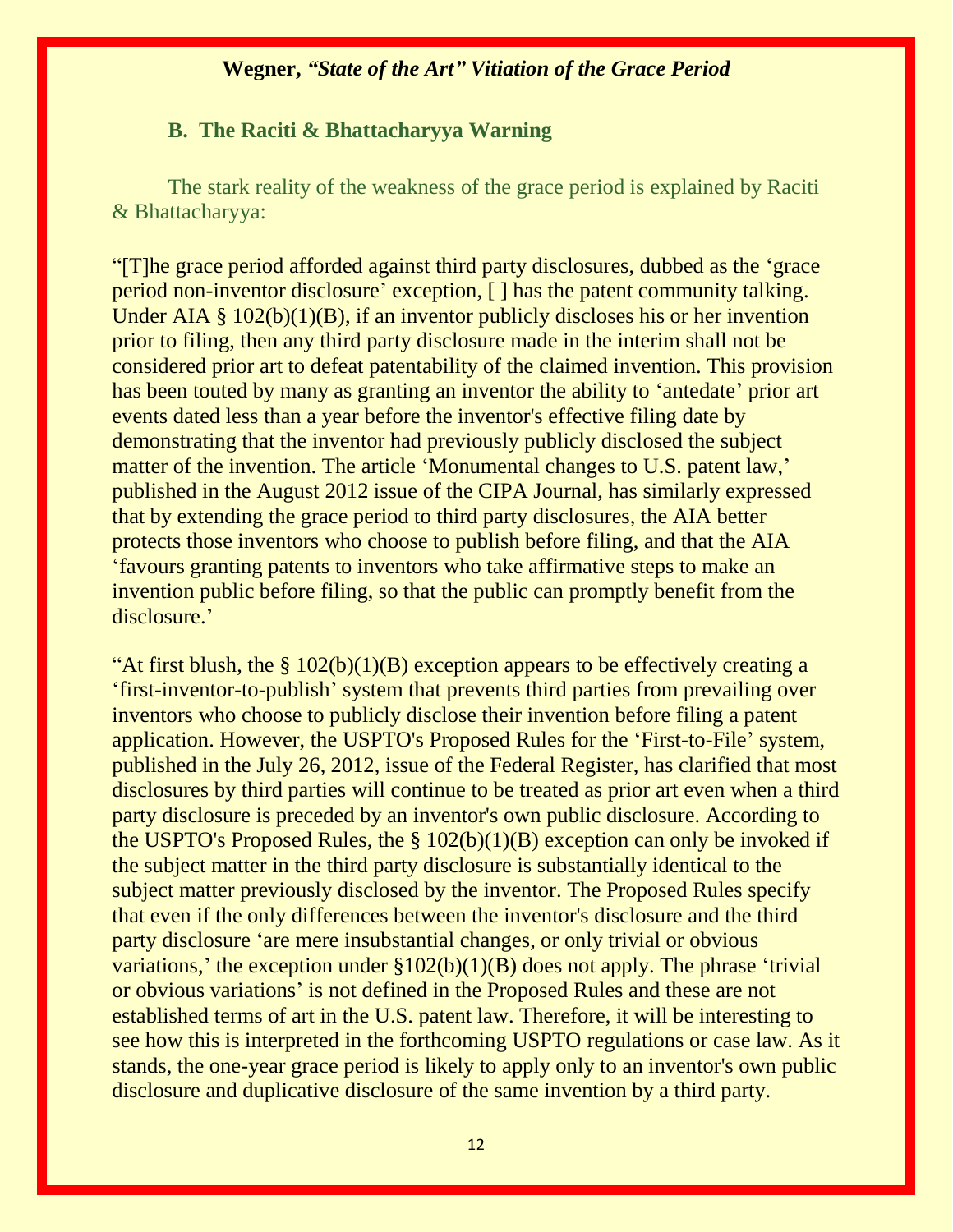"Thus, contrary to the views of many commentators, the  $\S 102(b)(1)(B)$  exception in the AIA does not appear to have been crafted to engender early publication of inventions. In fact, prior publication of an invention is fraught with many downsides. Consider the following scenario: Inventor Alpha invents a widget, but rather than keeping the invention a secret and promptly filing a patent application, Inventor Alpha publishes an article disclosing elements A and B of his widget invention. After reading Inventor Alpha's article, Competitor Beta publishes his own article disclosing elements A, B, and C prior to the filing date of Inventor Alpha's patent application. Since Competitor Beta's article is not identical to Inventor Alpha's prior disclosure, Competitor Beta's article will become a prior art against Inventor Alpha's patent application. That is, the one-year grace period cannot be invoked to remove Competitor Beta's article as a prior art against Inventor Alpha's patent application."

"The potential pitfalls of prior public disclosure behooves us to rethink the strategy of deliberate public disclosure of an invention prior to filing a patent application so as to defeat a third party's actions in the interim. Although the grace period may be helpful in instances of accidental public disclosure, publication before patent application filing should be considered with trepidation in light of the uncertainties surrounding the 'grace period non-inventor disclosure' exception in the AIA. A policy of early filing is therefore the recommended approach."

Eric P. Raciti & Arpita [Bhattacharyya,](http://www.finnegan.com/arpitabhattacharyya) *The Not-So-Amazing Grace Period Under the AIA, CIPA Journal* (September 2012).

#### **VI. "PRIOR ART" VERSUS "LEVEL OF SKILL IN THE ART"**

Under the law prior to the *Leahy Smith America Invents Act* one considered the level of ordinary skill in the art to be as of the date of *invention* so that the prior art that could be considered as part of the level of ordinary skill in the art was congruent with the state of the prior art as of the date of the *invention.* Now, however, the level of ordinary skill in the art is measured as of the *filing date* so that the inventor's publication of the invention in the one year grace period prior to the filing date is not "prior art" but may be considered as part of the knowledge of a person of ordinary skill in the art as of the *filing date,* a point yet to be decided in any test case at the Federal Circuit.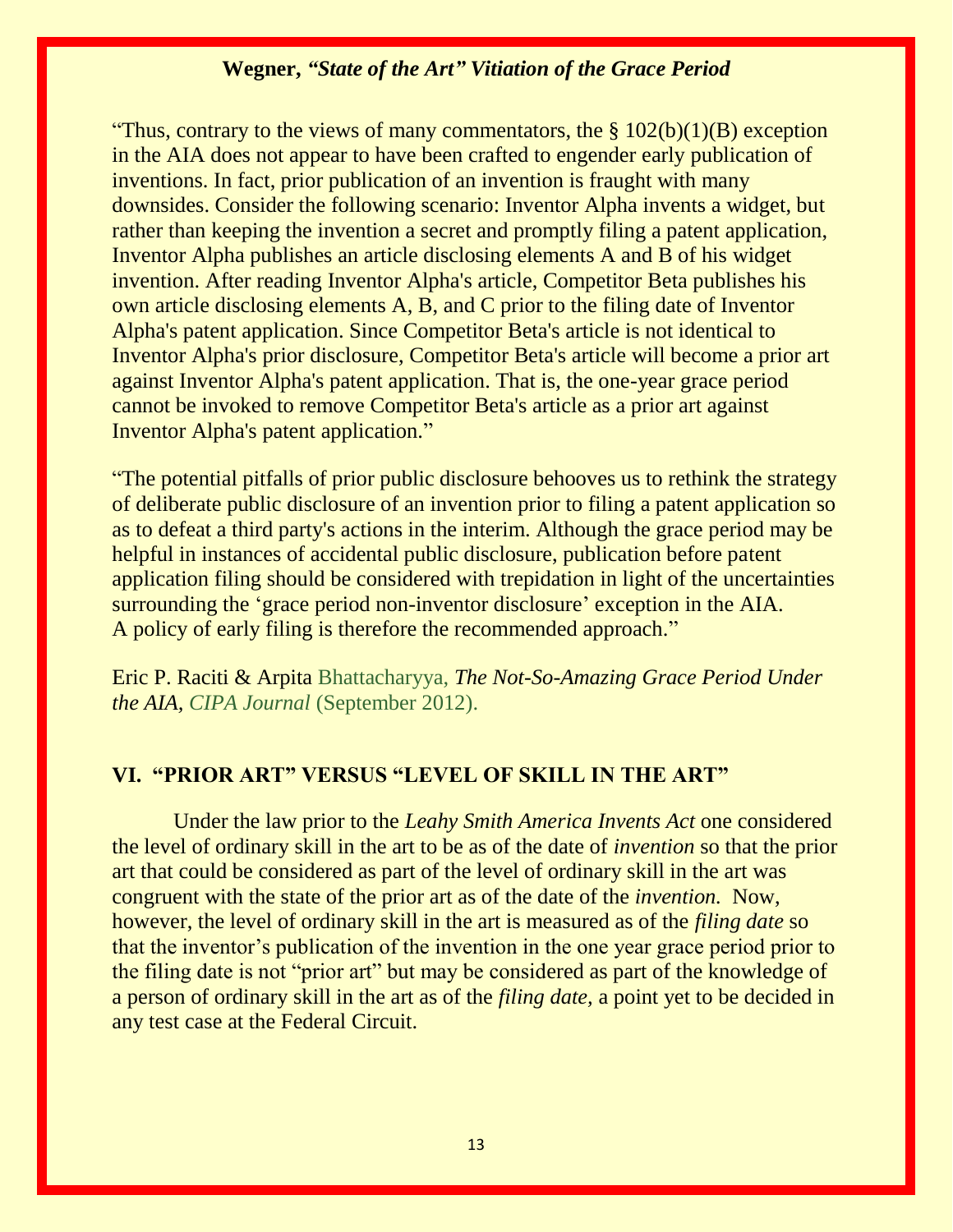The argument that there is a difference between the "prior art" and the "level" of ordinary skill in the art" can be based upon the case law where each of these two categories is a separate *Graham* factor:

"Obviousness is a question of law based on underlying facts, as set forth in *Graham v. John Deere Co.,* 383 U.S. 1 (1966). The *Graham* factors are (1) the scope and content of the prior art, (2) the difference between the prior art and the claimed invention, (3) the level of ordinary skill in the field of the invention, and (4) any relevant objective considerations." *Soverain Software LLC v. Newegg Inc.,* 705 F.3d 1333, 1336 (Fed. Cir. 2013). *See also Daiichi Sankyo Co., Ltd. v. Apotex, Inc*., 501 F.3d 1254, 1256 (Fed. Cir., 2007)(Archer, J.)(quoting *In re Dembiczak*, 175 F.3d 994, 998 (Fed.Cir.1999)) (" The underlying factual inquiries in an obviousness analysis include: '(1) the scope and content of the prior art; (2) the level of ordinary skill in the prior art; (3) the differences between the claimed invention and the prior art; and (4) objective evidence of nonobviousness.'  $***$ "); *Envtl. Designs, Ltd. v. Union Oil Co*., 713 F.2d 693, 696 (Fed.Cir.1983) (citing *Orthopedic Equip. Co. v. All Orthopedic Appliances, Inc*., 707 F.2d 1376, 1381-82 (Fed.Cir. 1983))( "Factors that may be considered in determining level of ordinary skill in the art include: (1) the educational level of the inventor; (2) type of problems encountered in the art; (3) prior art solutions to those problems; (4) rapidity with which innovations are made; (5) sophistication of the technology; and (6) educational level of active workers in the field*."*)

When the level of skill in the art is measured as of the *filing date* then the argument can be made that the knowledge of a worker of ordinary skill in the art certainly includes the grace period pre-filing publication by the inventor. "When there is a design need or market pressure to solve a problem and there are a finite number of identified, predictable solutions, a person of ordinary skill in the art has good reason to pursue the known options within his or her technical grasp. If this leads to the anticipated success, it is likely the product not of innovation but of ordinary skill and common sense." *KSR Int'l Co. v. Teleflex Inc.,* 550 U.S. 398, 402-03 (2007).

To the extent that a particular reference has a complete and necessary disclosure to render a claimed invention obvious, it should not be necessary to deny patentability than to cite the reference as the level of skill in the art to support this conclusion is manifest. Thus, "[i]f the only facts of record pertaining to the level of skill in the art are found within the prior art of record, the court has held that an invention may be held to have been obvious without a specific finding of a particular level of skill where the prior art itself reflects an appropriate level." MPEP § 2141.03, *Level of*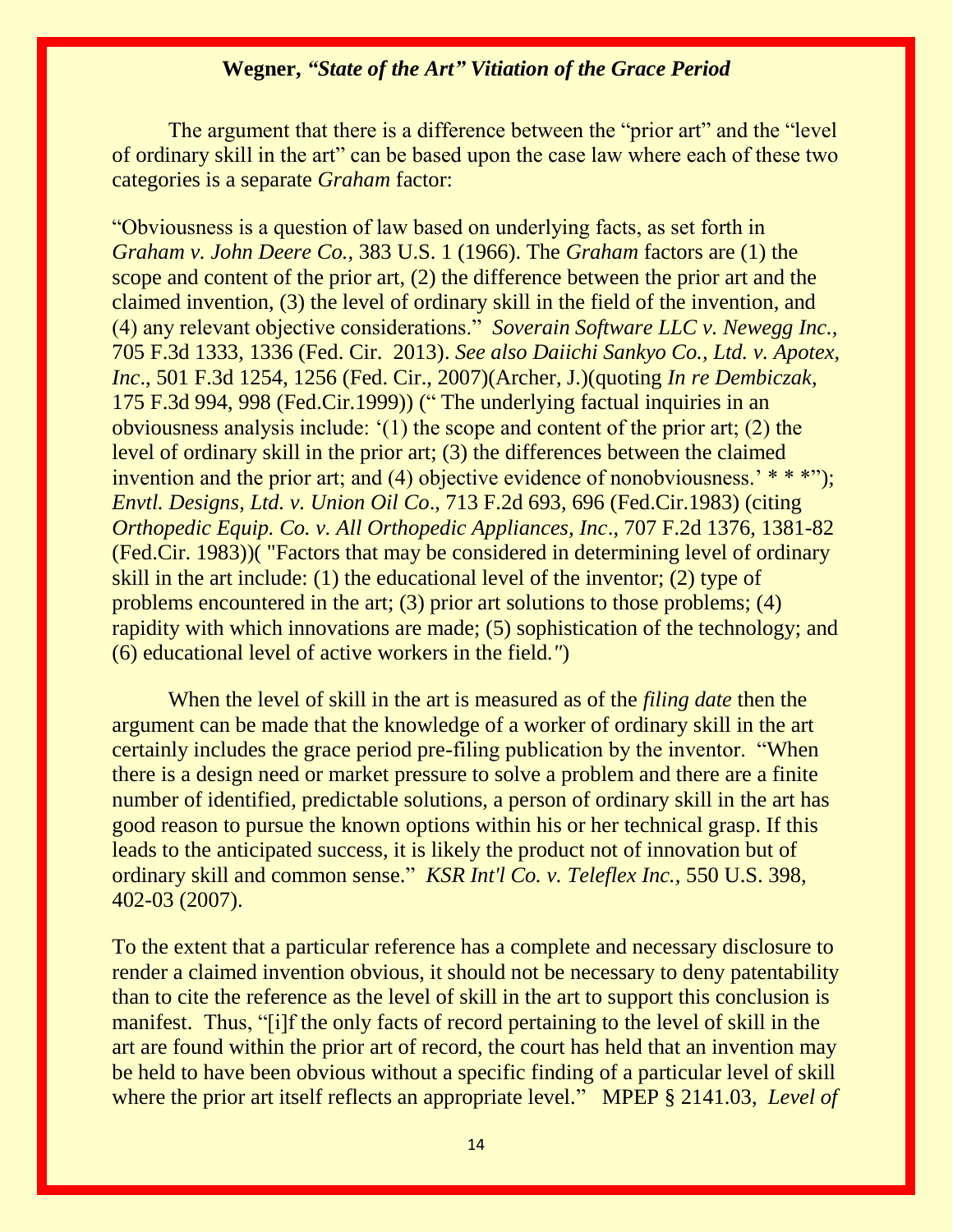*Ordinary Skill in the Ar*t (R-08)(2012), § II, *Specifying a Particular Level of Skill is not Necessary where the Prior Art itself Reflects an Appropriate Level* (citing *Chore-Time Equipment, Inc. v. Cumberland Corp.,* 713 F.2d 774 (Fed. Cir. 1983); *Okajima v. Bourdeau,* 261 F.3d 1350, 1355 (Fed. Cir. 2001)).

### **VII. THE VARIED MEANINGS OF "STATE OF THE ART"**

"State of the art" has a rich judicial history prior to the 1952 Patent Act including frequent use of this terminology by the nineteenth century Supreme Court. Invariably, there is a direct or indirect reference to what constitutes "prior art" versus the claimed invention. In some instances "state of the art" has been used interchangeably as a reference to the prior at to determine patentability; in other instances this term has been used to refer to the limited scope of protection a claim may have based upon prior art.

As to the former direct reference to prior art in the context of patentability, see, e.g., *Carnegie Steel Co. v. Cambria Iron Co.*, 185 U.S. 403, 457 (1901)(White, J., joined by Fuller, C.J., Harlan, Brewer, JJ., dissenting)("[L]et me now recur to the state of the art \*\*\* in order to point out that even if the Jones patent embodied the process which the [majority] now attributes to it, that process was wanting in patentable novelty."); *see also In re McKenna*, 203 F.2d 717, 720 (CCPA 1953)(citing *In re Holt*, 162 F.2d 472 (CCPA 1947); *In re Bowden*, 183 F.2d 115 (CCPA 1950); *In re Worrest*, 201 F.2d 930 (CCPA 1953))("[I]n attempting to ascertain the presence or absence of invention, the courts should resort \*\*\* to the history and underlying state of the art at or about the time of the alleged invention \*\*\*\*."); *Jones v. Hardy,* 727 F.2d 1524, 1529 (Fed. Cir. 1984)(reference to state of the art as prior art, citing 35 USC §103)("Nothing in the record indicates a focus on the state of the art 'at the time the invention was made.'"); *In re Piasecki*, 745 F.2d 1468, 1473 (Fed. Cir. 1984)(citing *In re McKenna*, 203 F.2d 717 (CCPA 1953)("Firsthand practical knowledge of unsolved needs in the art, by an expert, is evidence of the state of the art."); *Interconnect Planning Corp. v. Feil*, 774 F.2d 1132, 1138 (Fed. Cir. 1985)("Those charged with determining compliance with 35 U.S.C. Sec. 103 are required to place themselves in the minds of those of ordinary skill in the relevant art at the time the invention was made, to determine whether that which is now plainly at hand would have been obvious at such earlier time. The invention must be viewed not with the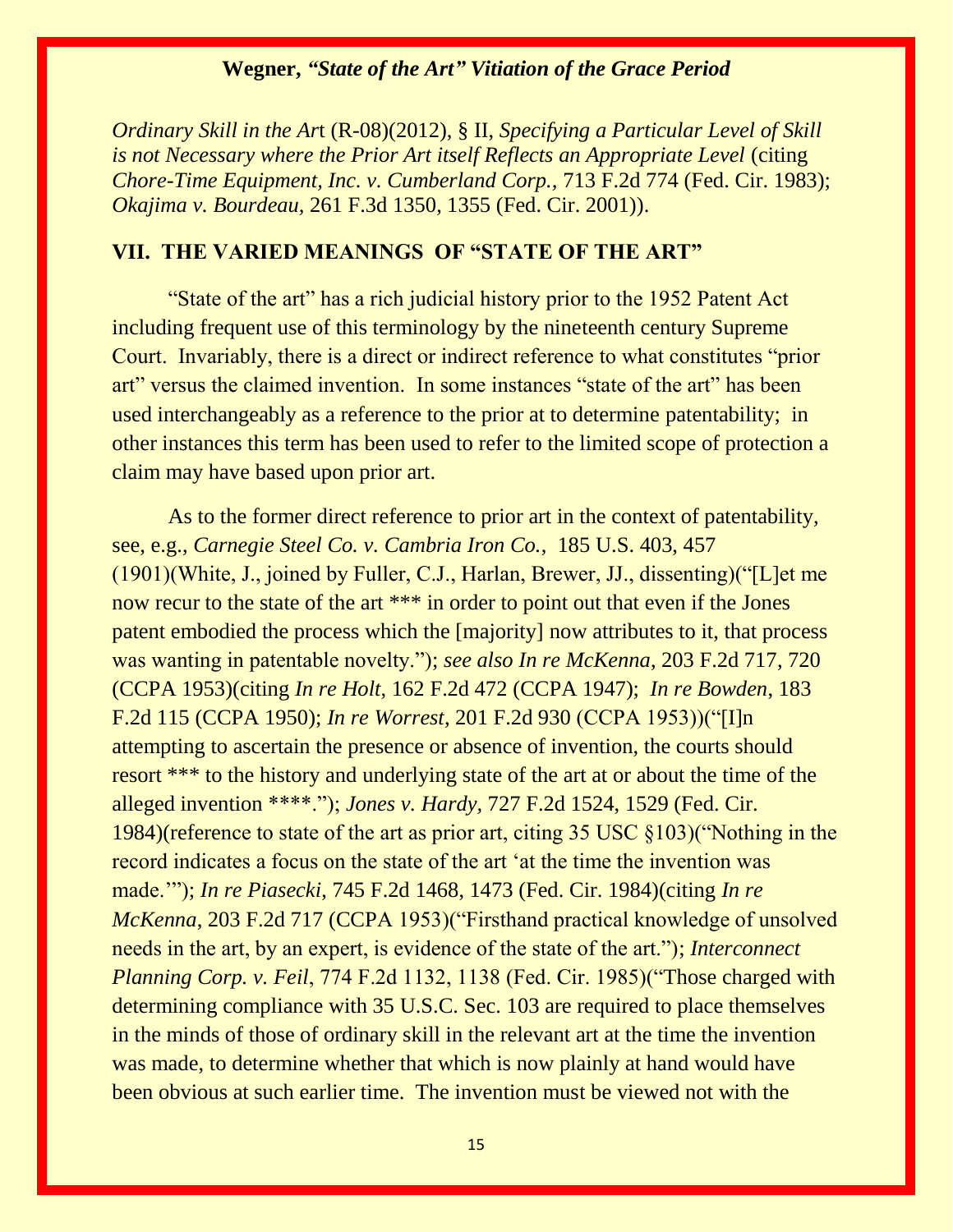blueprint drawn by the inventor, but in the state of the art that existed at the time."); *Mintz v. Dietz & Watson, Inc*., 679 F.3d 1372, 1380 (Fed. Cir. 2012)(quoting *Continental Can Co. USA, Inc. v. Monsanto Co.,* 948 F.2d 1264, 1273 (Fed.Cir.1991) ("[O]bjective indicia as commercial success, or filling an existing need, illuminate the technological and commercial environment of the inventor, and aid in understanding the state of the art at the time the invention was made.").

As to the latter usage referring to the scope of protection keyed to the state of the art, *see, e.g., Hilton Davis Chemical Co. v. Warner-Jenkinson Co., Inc*., 62 F.3d 1512, 1573 (Fed. Cir. 1995)(en banc), *subsequent proceedings, Warner-Jenkinson Co., Inc. v. Hilton Davis Chemical Co.,* 520 U.S. 17 (1997)(quoting *Computing Scale Co. v. Automatic Scale Co.,* 204 U.S. 609, 617 (1907), quoting *Hubbell v. United States*, 179 U.S. 77, 80 (1900))("[I]t is well settled that the claim as allowed must be read and interpreted with reference to \*\*\* the prior state of the art \*\*\*."); *Phillips v. AWH Corp.,* 415 F.3d 1303, 1332 (Fed. Cir. 2005)(en banc)(Mayer, J., joined by Newman, J., dissenting)(claim construction)("Claim construction is, or should be, made in context: a claim should be interpreted both from the perspective of one of ordinary skill in the art and in view of the state of the art *at the time of invention*. *See Multiform Desiccants, Inc. v. Medzam, Ltd.,* 133 F.3d 1473, 1477 (Fed.Cir.1998) ('It is the person of ordinary skill in the field of the invention through whose eyes the claims are construed.').")(emphasis added); *Novo Nordisk A/S v. Caraco Pharm. Labs., Ltd.,* 719 F.3d 1346, 1354 (Fed. Cir. 2013)(patentability determination)("[the trial court] found that [the patent challenger] had established by '[c]lear and convincing evidence ... that the results of the claimed combination therapy said by Novo to be unexpected and unexplainable were, to the contrary, expected and explainable in light of the state of the art as of the critical date.'")(citation omitted; emphasis added by the court).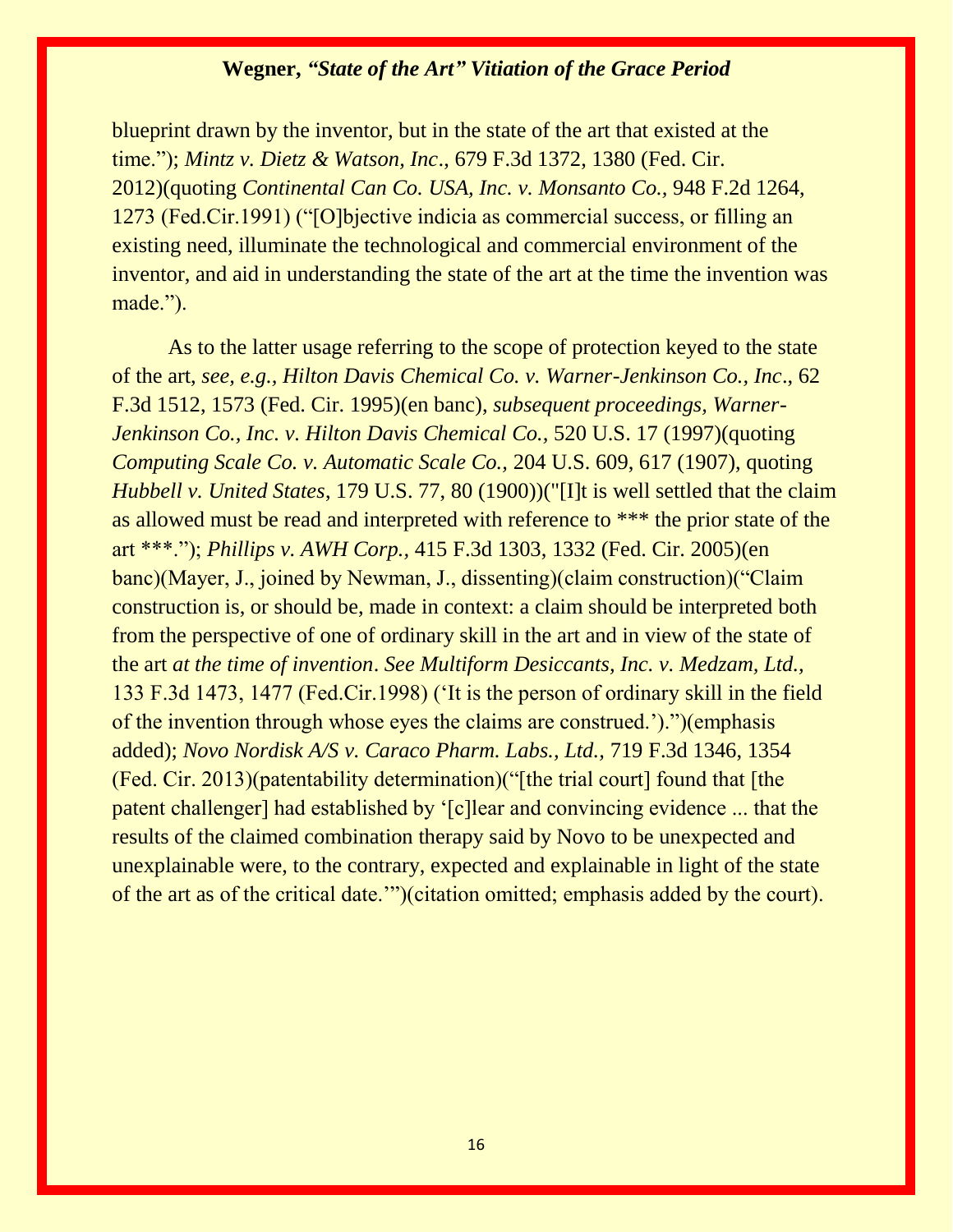Supreme Court precedent referring to the state of the art to determine the scope of protection includes *Railroad Company v. Dubois,* 12 Wall. (79 U.S.) 47, 65 (1870)(scope of infringement)("[E]vidence in regard to the state of the art was proper to be considered by the court in construing the patent and determining what invention was claimed[.]"); *Cohn v. United States Corset Company*, 93 U.S. 366, 373 (1876)("the claim must be further limited in view of the state of the art when the application for the patent was made."); *Thompson v. Boisselier*, 114 U.S. 1, 14 (1885)("In view of this state of the art, the claim must be limited[.] \*\*\*[E]ven if there was anything patentable in the claim as it reads, it cannot, in view of the state of the art, be extended to cover any structure except one \*\*\*, and therefore, has not been infringed."); *Pope Manuf'g Co. v. Gormully & Jeffery Manuf'g Co.*, 144 U.S. 238, 242 (1892)("Veeder's invention, in view of the state of the art, is a very narrow one[.] \*\*\* [I]n view of the state of the art, we think the court below was correct in holding that there was no infringement."); *Computing Scale Co. of America v. Automatic Scale Co.*, 204 U.S. 609, 616 (1907)("Taking the state of the art at that time, it is evident that there is little room to claim a broad construction of Hayden's improvement."); *Westinghouse Electric & Mfg. Co. v. Formica Insulation Co.*, 266 U.S. 342, 350 (1924)("The scope of the right of exclusion granted is to be determined in the light of the state of the art at the time of the invention.").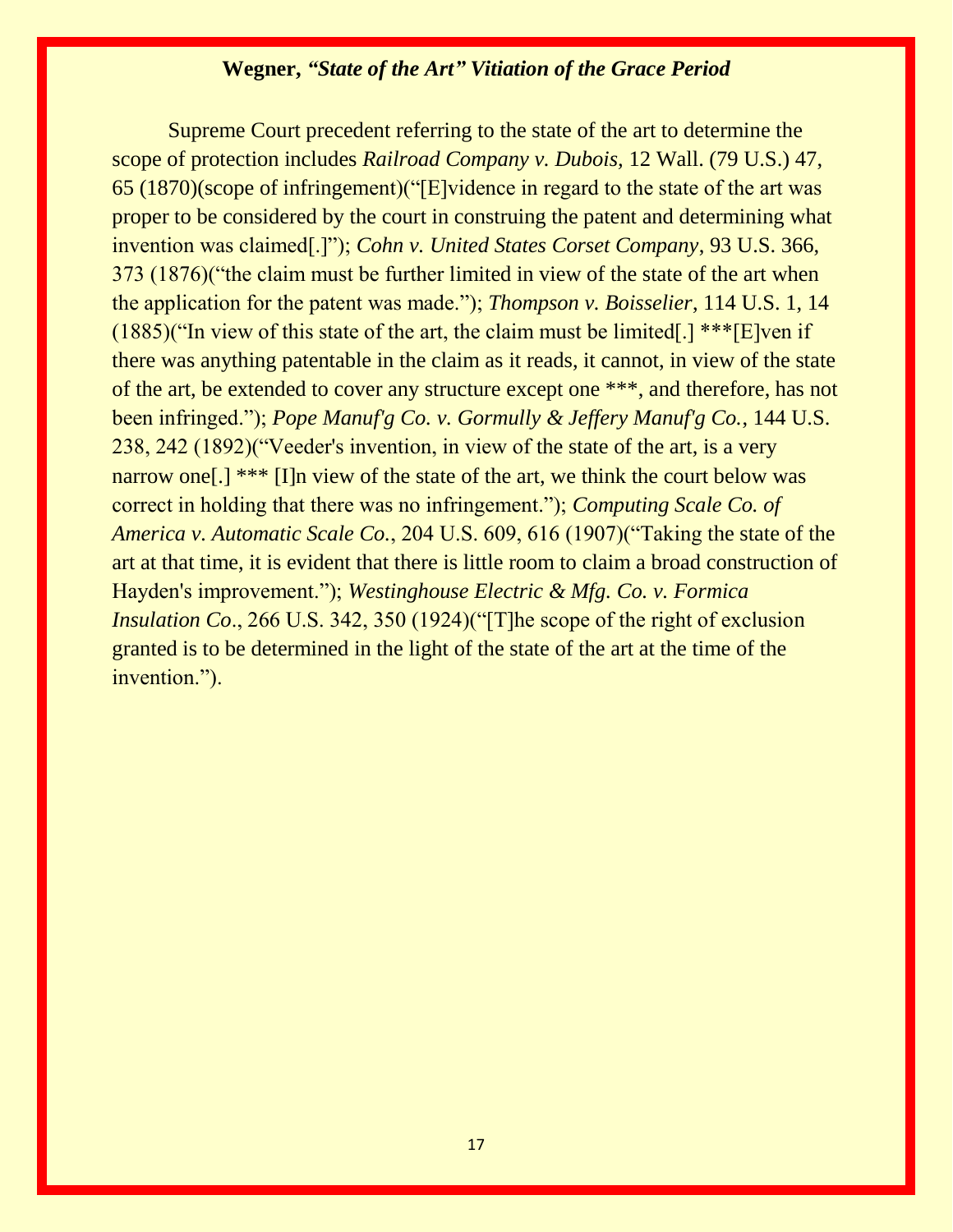### **VIII.CONCLUSION**

Whether the theory expressed in this paper is correct or not will, in the end, depend upon a case of first impression at the Federal Circuit (or Supreme Court) which has yet to come. Until then, the safest approach is to utilize the grace period *only* in a *past tense* emergency, i.e., when the first filing has unfortunately occurred without the filing of a patent application, and now the grace period is the hope of last resort. Even then, the grace period filing should be accomplished immediately, and not at the end of the grace period (and the resultant, higher level of the state of the art).

If the clock could be turned back six to ten years to the period of legislative activity leading up to the *Leahy Smith America Invents Act,* and if somebody had paid attention to the issue relating to the changing level of the state of the art that vitiates the grace period, it may, even then, have been a difficult task to persuade all sides of the legislative debate to come up with a different solution than the wording of what is now Section 103.

Today, however, after five years of practice under the *Leahy Smith America Invents Act* there has been an adjustment made to the usage of first to file. It is difficult, therefore, to see the possibility of a further legislative change to strengthen the grace period. Indeed, there is now a sizeable percentage of the American patent community that had adopted to the new law, so that those who continue to harbor thoughts of a restoration of a real grace period may have difficulty making the case to Congress. Short of such legislation or the even more remote possibility of a test case that would judicially restore the grace period, the patent community must continue in the real world practice of first to file.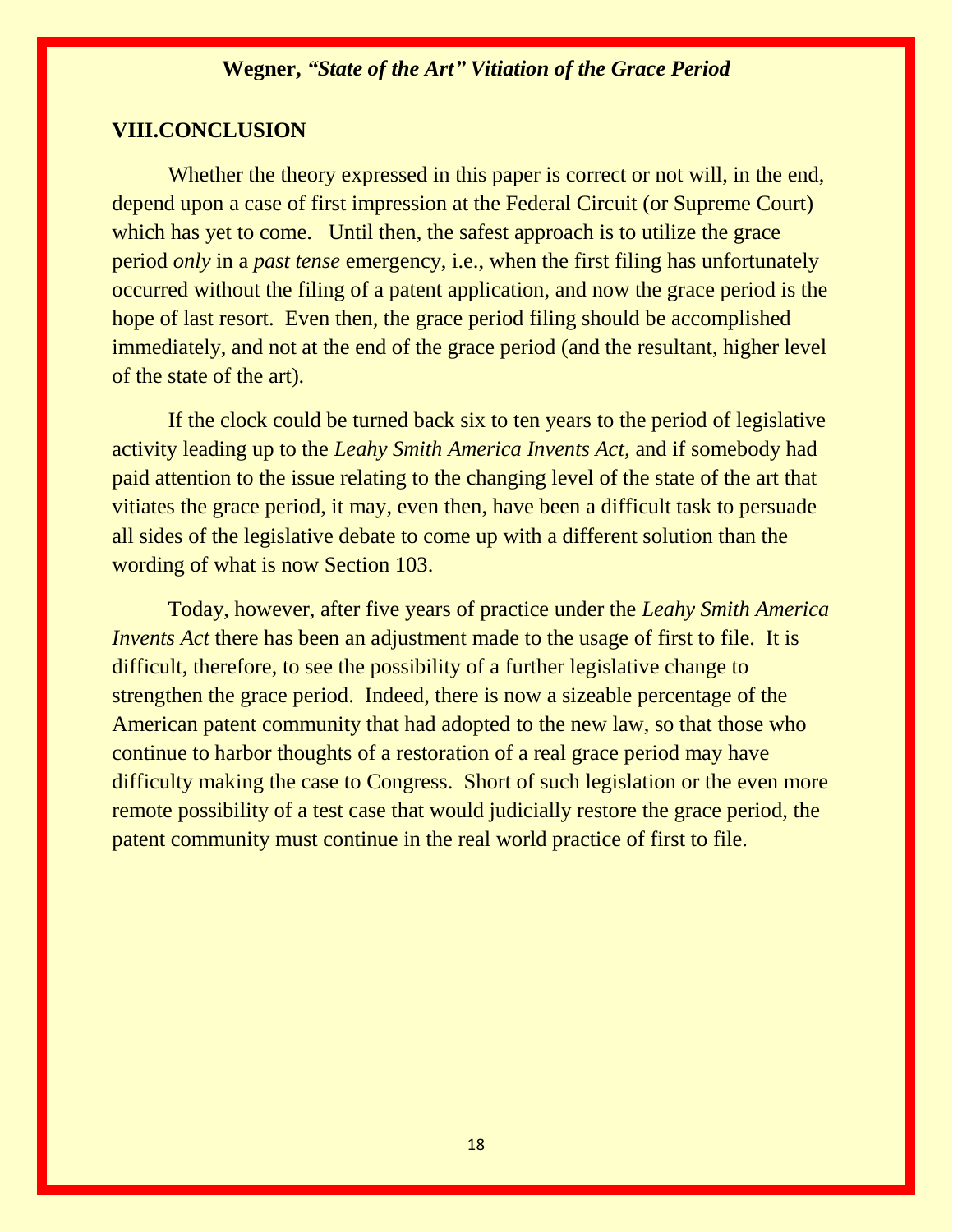## **APPENDIX: THE GRACE PERIOD STATUTORY CHANGES**

## **Prior Invention Of Another As Prior Art**

*Summary*: The new 2011 law in 35 USC § 102(a)(1) defines various disclosures as prior art if the disclosures are "before the effective filing date of the claimed invention[.]" Under the 2011 law, 35 USC § 102(b)(1) defines a grace period exemption "[a] *disclosure \*\*\* of a claimed invention* [which] shall not be prior art to the claimed invention[.]"

## *Under the America Invents Act (2011)***:**

35 U.S.C. 102 Conditions for patentability; novelty.

(a) NOVELTY; PRIOR ART.—A person shall be entitled to a patent unless— (1) the claimed invention was patented, described in a printed publication, or in public use, on sale, or otherwise available to the public before the effective filing date of the claimed invention \*\*\*.

(b) EXCEPTIONS.—

(1) DISCLOSURES MADE 1 YEAR OR LESS BEFORE THE EFFECTIVE FILING DATE OF THE CLAIMED INVENTION.—*A disclosure* made 1 year or less before the effective filing date *of a claimed invention shall not be prior art to the claimed invention* under subsection (a)(1) if—

(A) the disclosure was made by the inventor or joint inventor or by another who obtained the subject matter disclosed directly or indirectly from the inventor or a joint inventor; or

(B) the subject matter disclosed had, before such disclosure, been publicly disclosed by the inventor or a joint inventor or another who obtained the subject matter disclosed directly or indirectly from the inventor or a joint inventor.

## *Under the 1952 Patent Act (text as of 2011)***:**

A person shall be entitled to a patent unless —

(a) the invention was known or used by others in this country, or patented or described in a printed publication in this or a foreign country, before the invention thereof by the applicant for patent, or

(b) the invention was patented or described in a printed publication in this or a foreign country or in public use or on sale in this country, more than one year prior to the date of the application for patent in the United States, or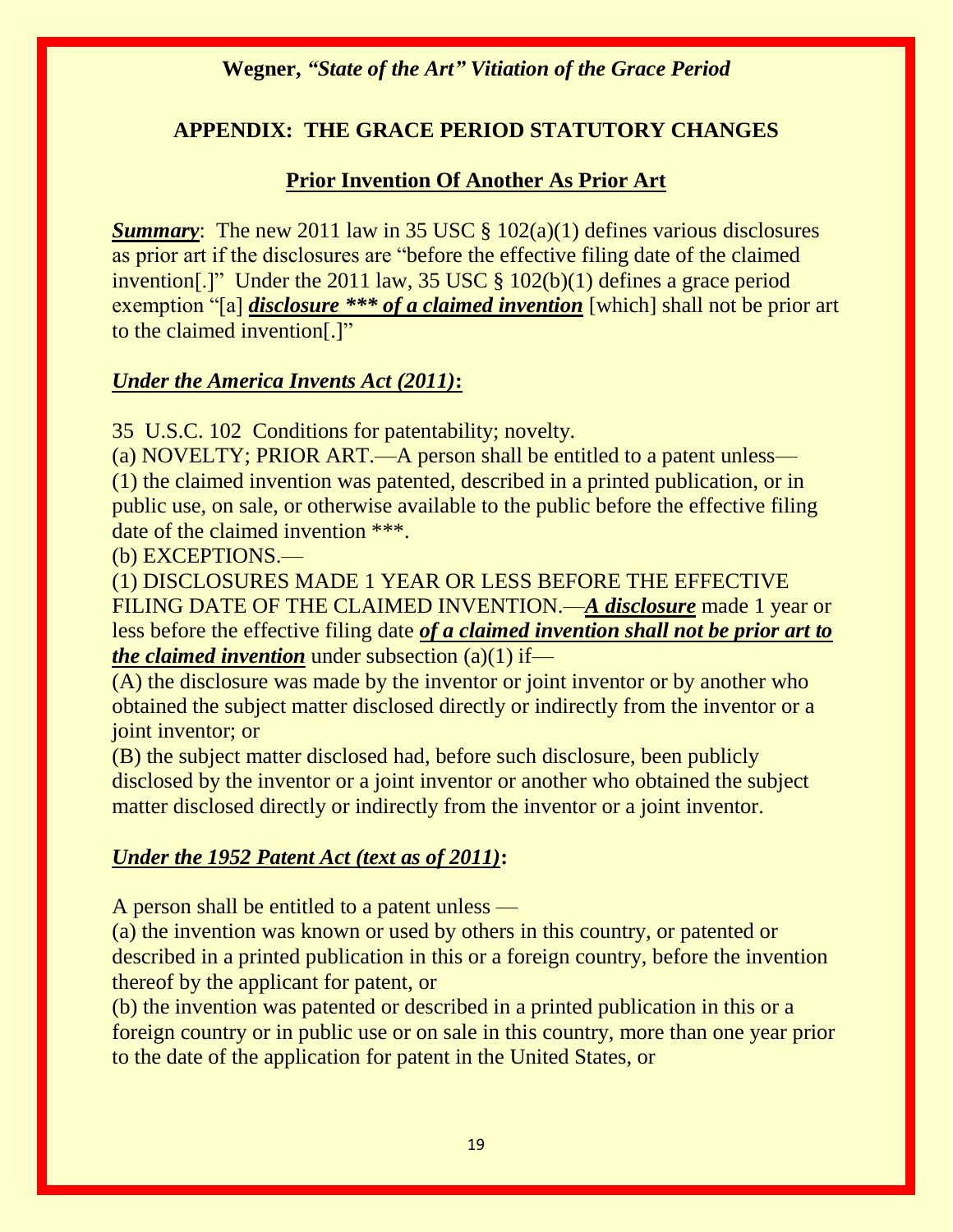## **Prior Filed Application of Another As Prior Art**

*Summary*: The new 2011 law in 35 USC § 102(a)(2) defines as prior art a priorfiled later-published third party application as prior art if "effectively filed before the *effective filing date of the claimed invention*." The grace period is defined in 35 USC  $\S$  102(b)(2) to exempt "[a] disclosure [which] shall not be prior art to a claimed invention \*\*\*."

## *Under the America Invents Act (2011)***:**

35 U.S.C. 102 Conditions for patentability; novelty.

(a) NOVELTY; PRIOR ART.—A person shall be entitled to a patent unless— \*\*\*

(2) the claimed invention was *described* \*\*\* in [a published patent application], in which the \*\*\* application \*\*\* names another inventor and was effectively filed before the effective filing date of the claimed invention.

(b) EXCEPTIONS.—

\*\*\*

(2) DISCLOSURES APPEARING IN APPLICATIONS AND PATENTS.—A *disclosure* shall not be prior art to a claimed invention under [35 USC § 102](a)(2) if—

(A) the subject matter disclosed was obtained directly or indirectly from the inventor or a joint inventor;

(B) the subject matter disclosed had, before such subject matter was effectively filed under subsection (a)(2), been publicly disclosed by the inventor or a joint inventor or another who obtained the subject matter disclosed directly or indirectly from the inventor or a joint inventor; or

(C) the subject matter disclosed and the claimed invention, not later than the effective filing date of the claimed invention, were owned by the same person or subject to an obligation of assignment to the same person.

## *Under the 1952 Patent Act (text as of 2011)***:**

35 U.S.C. 102 Conditions for patentability; novelty and loss of right to patent. A person shall be entitled to a patent unless — \*\*\*

(e) the invention was described in  $-$  (1) an application for patent, published under [35 USC § ]122(b), by another filed in the United States *before the invention by the applicant* for patent or (2) a patent granted on an application for patent by another filed in the United States *before the invention by the applicant for patent* \*\*\*.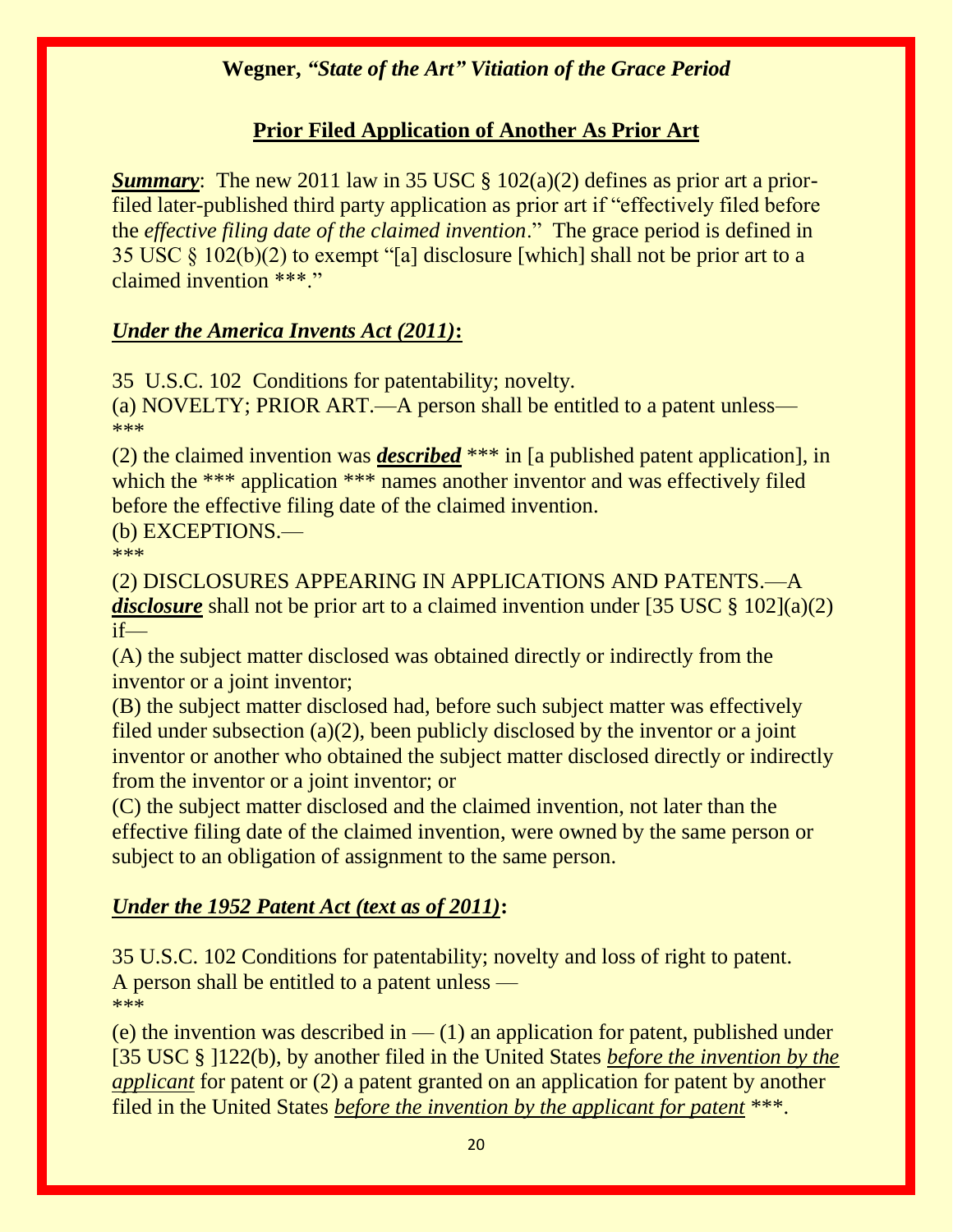### **Obviousness Based Upon Disclosure Before Filing**

*Summary*: The Leahy Smith America Invents Act measures the state of the art for determining obviousness as of the *filing date*: Thus, a patent is denied "if the differences between the claimed invention and the prior art are such that the claimed invention as a whole would have been obvious *before the effective filing date* of the claimed invention to a person having ordinary skill in the art<sup>[1]</sup>. The 1952 Patent Act defined the state of the art under 35 USC § 103 as of the earlier *"time the invention was made*."

#### *Under the America Invents Act (2011)***:**

**35 U.S.C. 103 Conditions for patentability; non-obvious subject matter.**  A patent for a claimed invention may not be obtained, notwithstanding that the claimed invention is not identically disclosed as set forth in [35 USC §] 102, *if the differences between the claimed invention and the prior art are such that the claimed invention as a whole would have been obvious before the effective filing date of the claimed invention to a person having ordinary skill in the art* to which the claimed invention pertains. Patentability shall not be negated by the manner in which the invention was made.

#### *Under the 1952 Patent Act (text as of 2011)***:**

35 U.S.C. 103 Conditions for patentability; non-obvious subject matter. (a) A patent may not be obtained though the invention is not identically disclosed or described as set forth in [35 USC §] 102, if the differences between the subject matter sought to be patented and the prior art are such that the subject matter as a whole would have been *obvious at the time the invention was made* to a person having ordinary skill in the art to which said subject matter pertains. Patentability shall not be negatived by the manner in which the invention was made.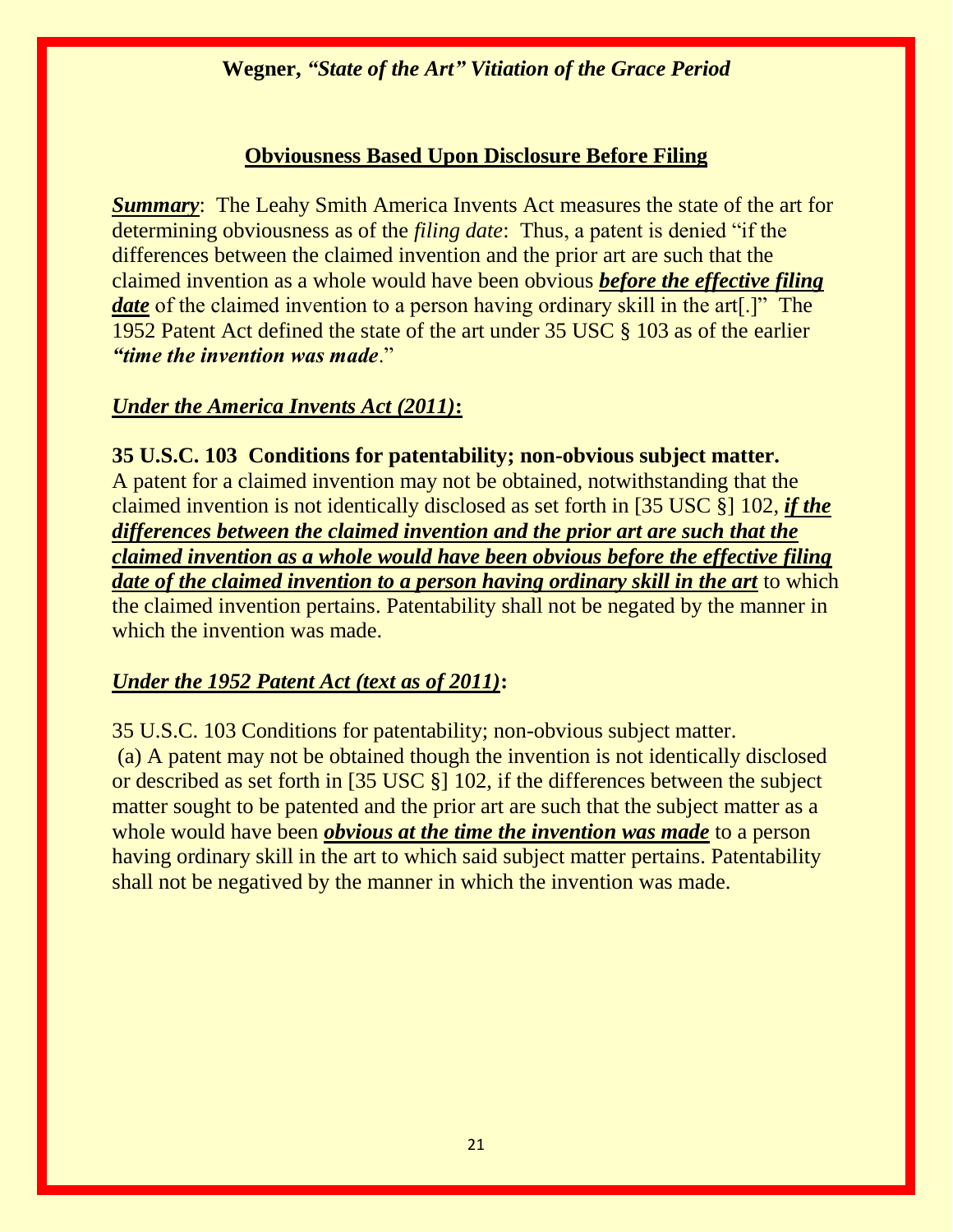### **BACKGROUND INORMATION ABOUT THIS PAPER**

This paper is an excerpt from Harold C. Wegner, FIRST TO FILE PATENT DRAFTING: A PRACTITIONER'S GUIDE, § 2[a][6][C] *State of the Art as of the Filing Date* (May 28, 2016). With the exception of § I, *Executive Summary,*  which loosely follows  $\S 2[a][6][C]$ , State of the Art as of the Filing Date, the next five sections are based upon § 2[a][6][C], *State of the Art as of the Filing Date;*  § 2[a][6][C][i], *Grace Period does not Literally Apply to Obvious Variants*; § 2[a][6][C][ii], *Grace Period does Not Apply to the "State of the Art";*  § 2[a][6][C][iii], *Professor Mueller's Interpretation of the New Law* ; § 2[a][6][C][iv], *"Prior Art" versus "Level of Skill in the Art";* § 2[a][6][C][v], *The Varied Meanings of "State of the Art".*